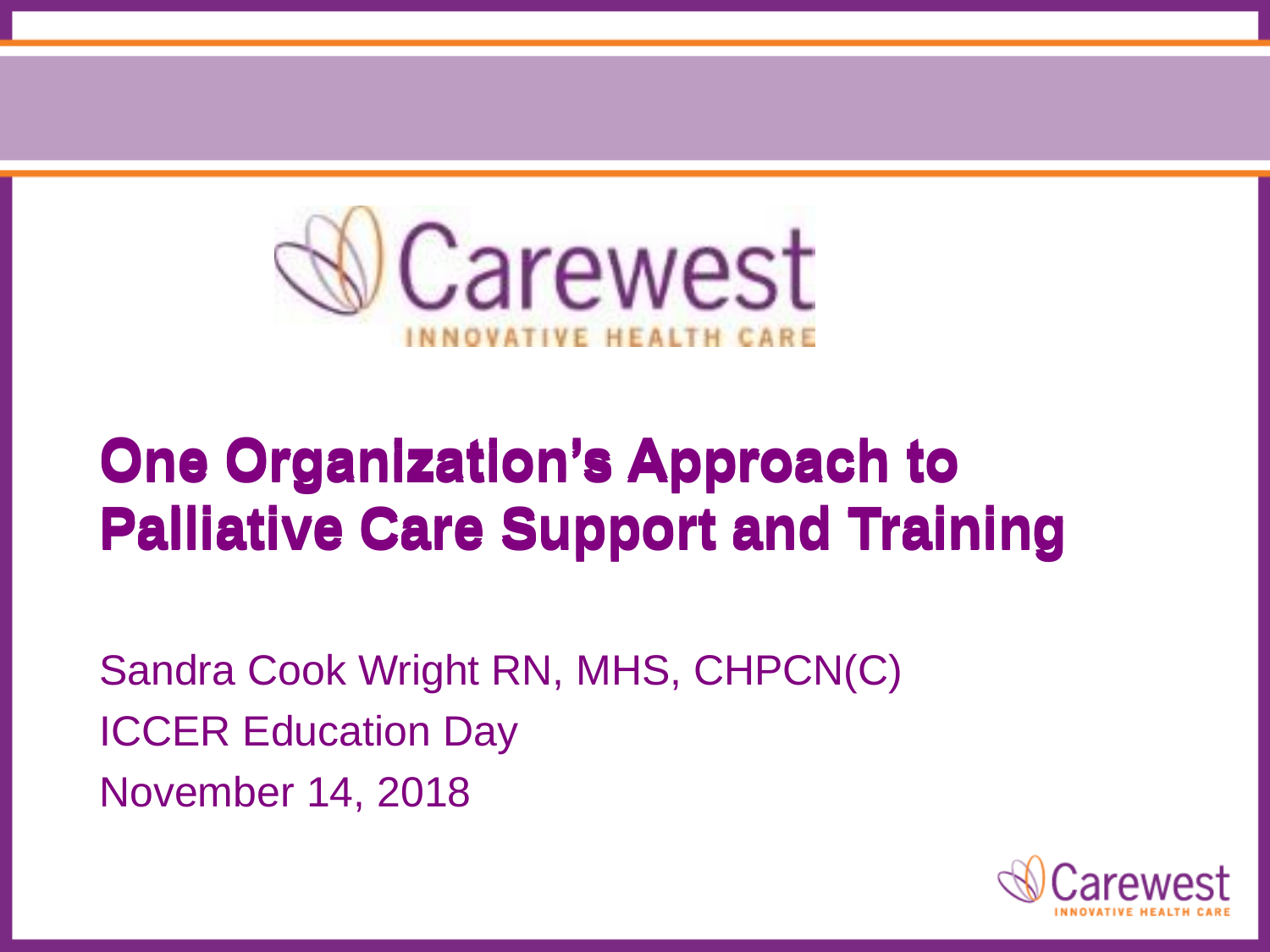# **Objectives**

- History of palliative program in Carewest
- How it developed
- Where we are presently
- How our teams functions
- Our roles and responsibilities
- Benefits to the region

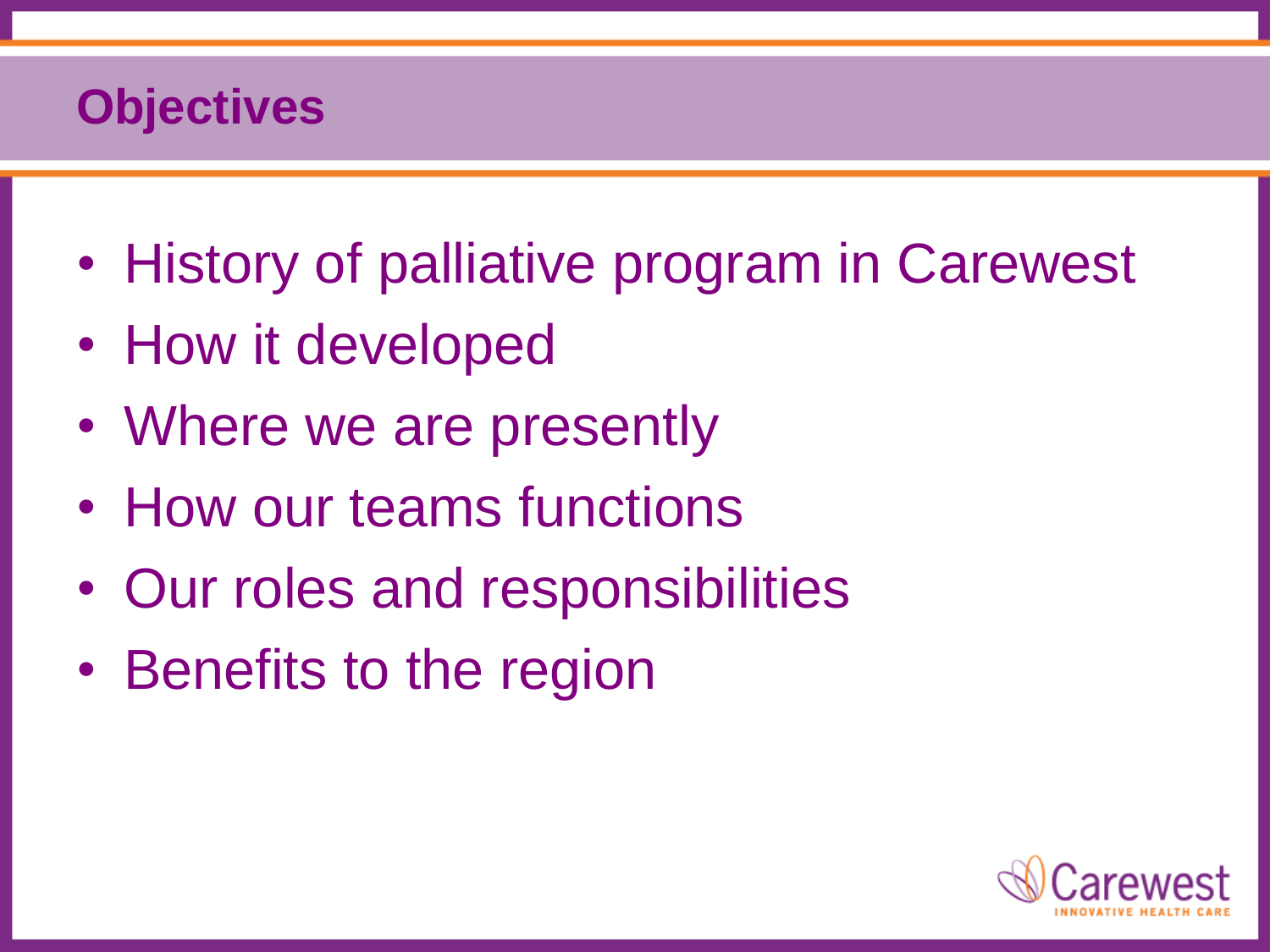#### **History Of Palliative Care at Carewest**

• In March1985, a 14 month pilot project, working with Hospice Calgary, developed a Palliative Care and Support Loss Support Service Team, comprised of a nurse coordinator, part time physician and part time pastoral care consultant

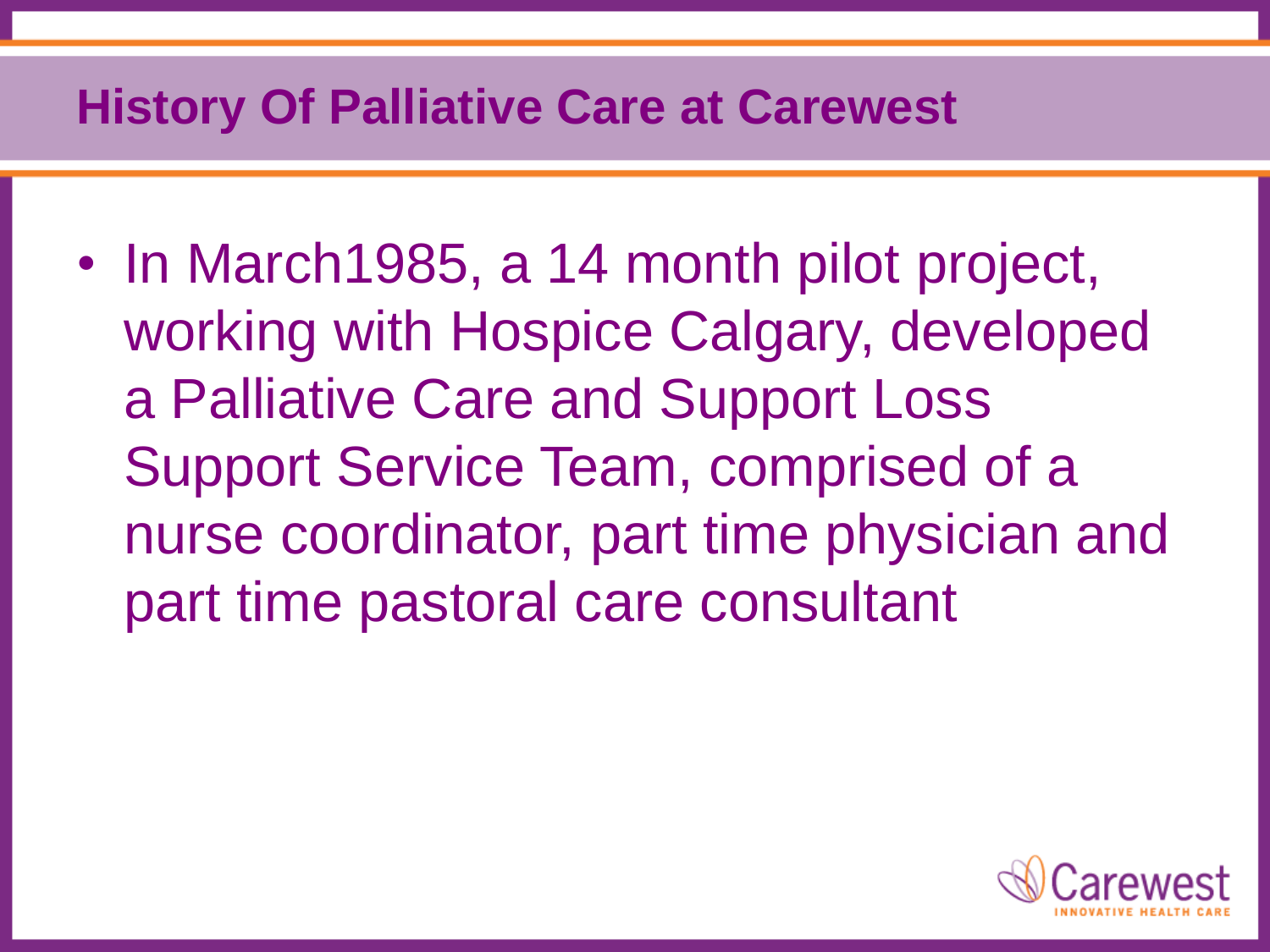#### **History Of Palliative Care at Carewest**

• This program was not based on any other model and was unique in the continuing care field in Calgary

• The focus of the team was on consultation in palliative care issues, loss and grief support and staff education

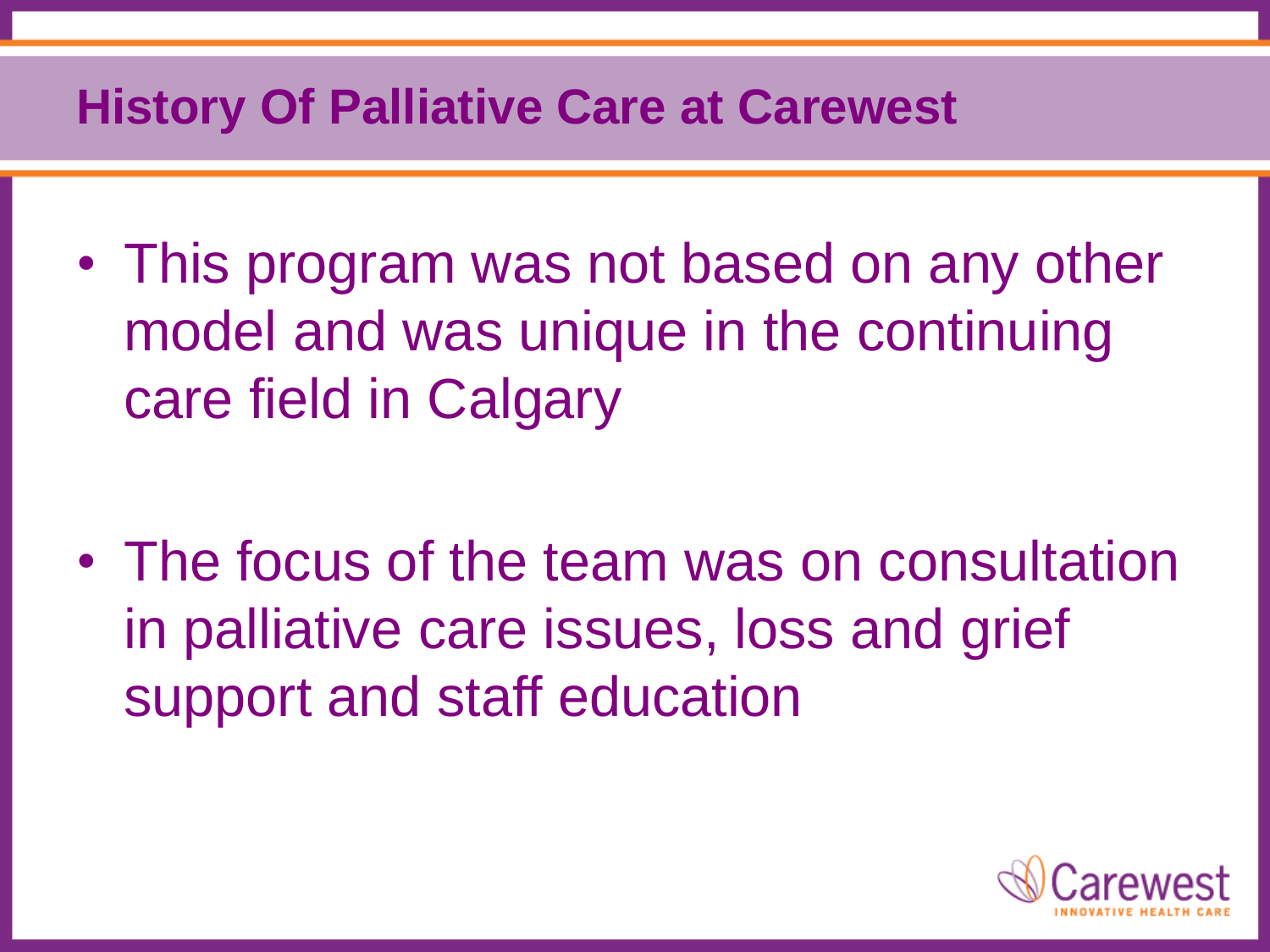#### **History Of Palliative Care at Carewest**

• The palliative team worked as advisors and educators

• It was implemented at the George Boyack Nursing Home and Cross Bow Auxiliary Hospital to start

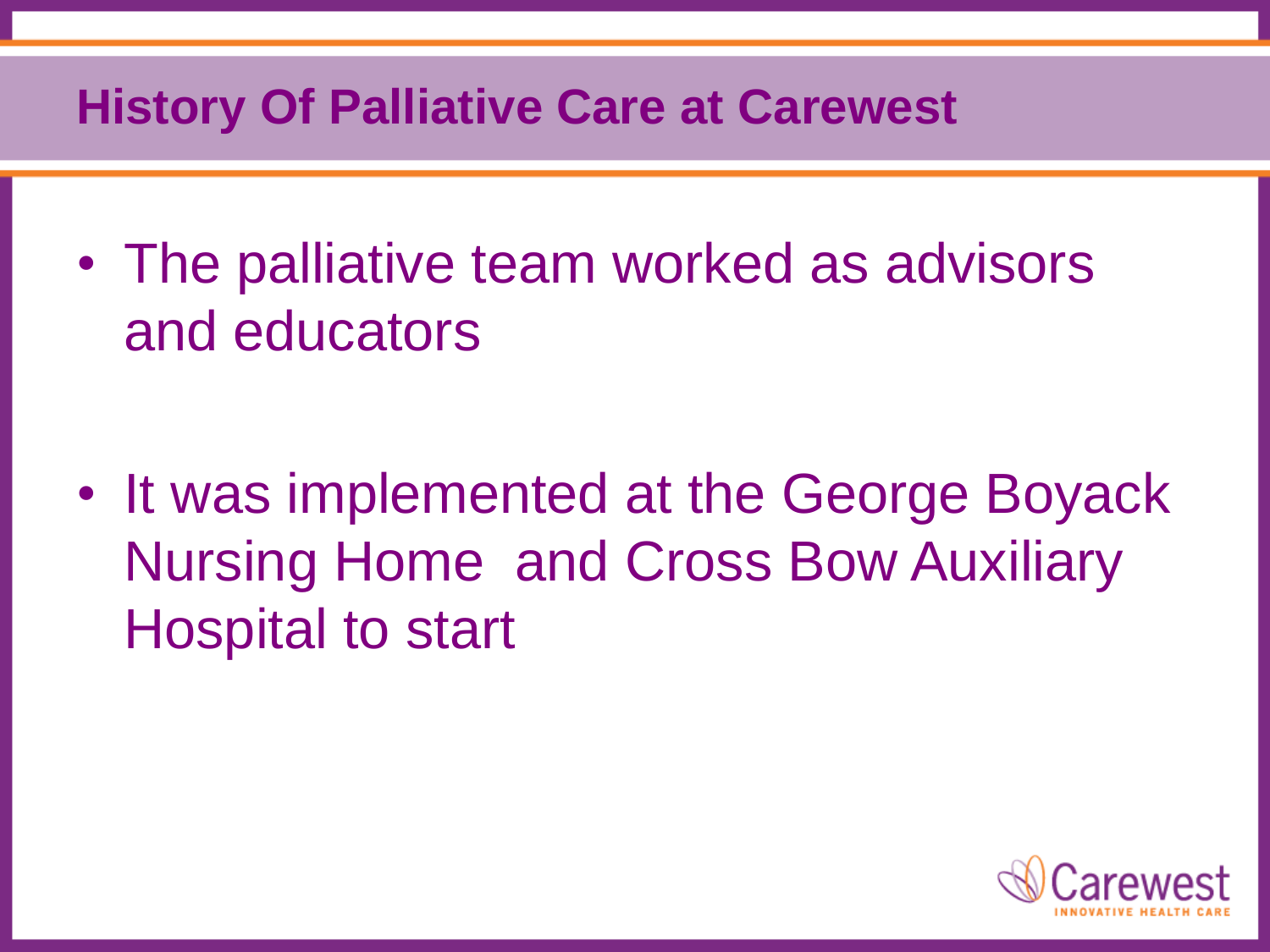#### **How Palliative Care Developed within Carewest**

• Due to its success, in 1986 the palliative consult service became a permanent Carewest program and expanded services to Sarcee, Glenmore Park and finally to Fanning Centre in 1990



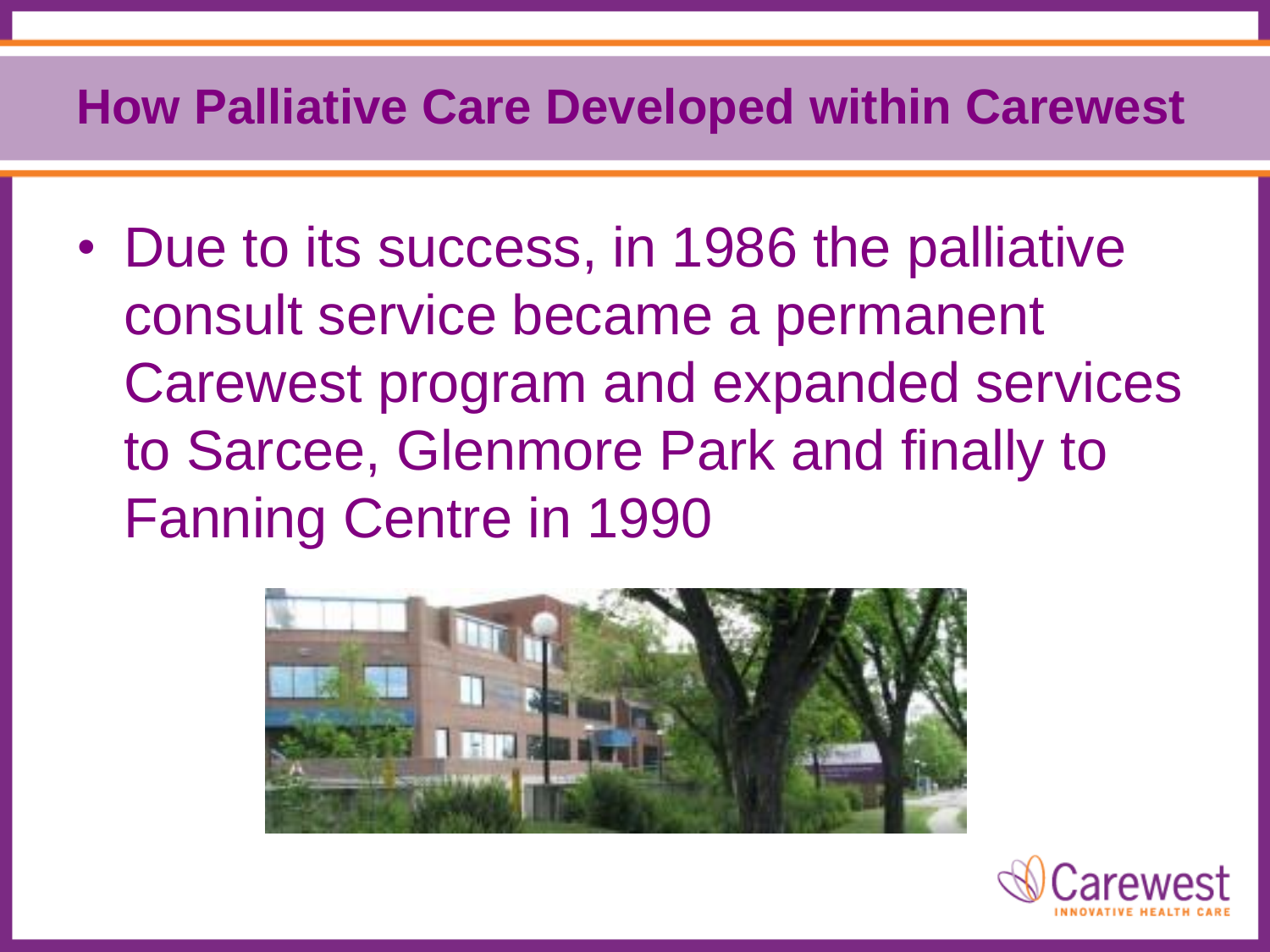#### **Where We Are Today**

- Carewest operates from 13 locations, which includes ten sites
- It offers 24 hour residential care as well as:
- Day programs for adults living in the community
- Palliative and Hospice care for people with life limiting illnesses

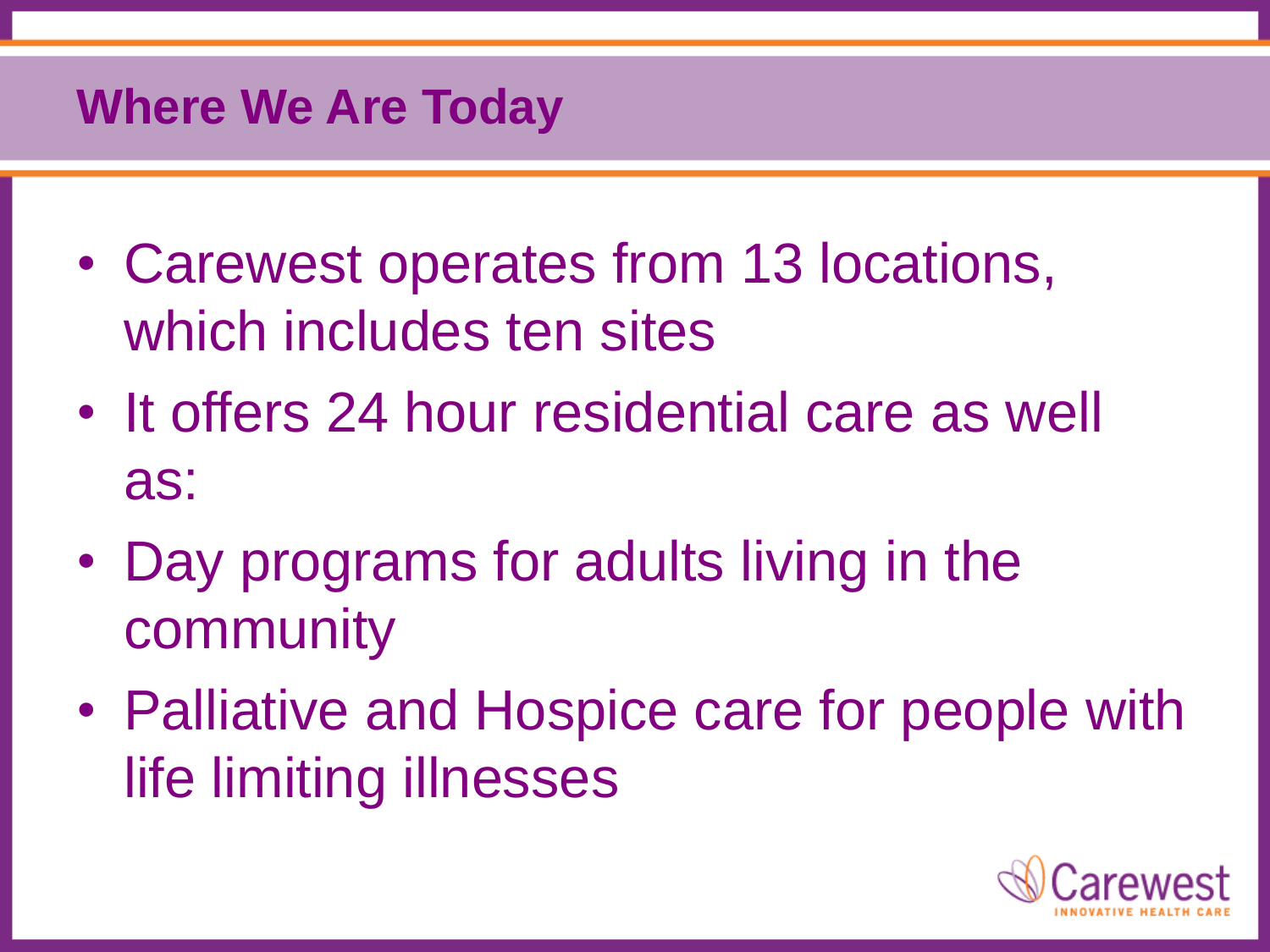#### **Where We Are Today**

• Rehabilitation and sub-acute care for those recuperating from neurological or musculoskeletal impairments

• Transition programs for people needing assessment, recuperation and therapy before moving to another community setting

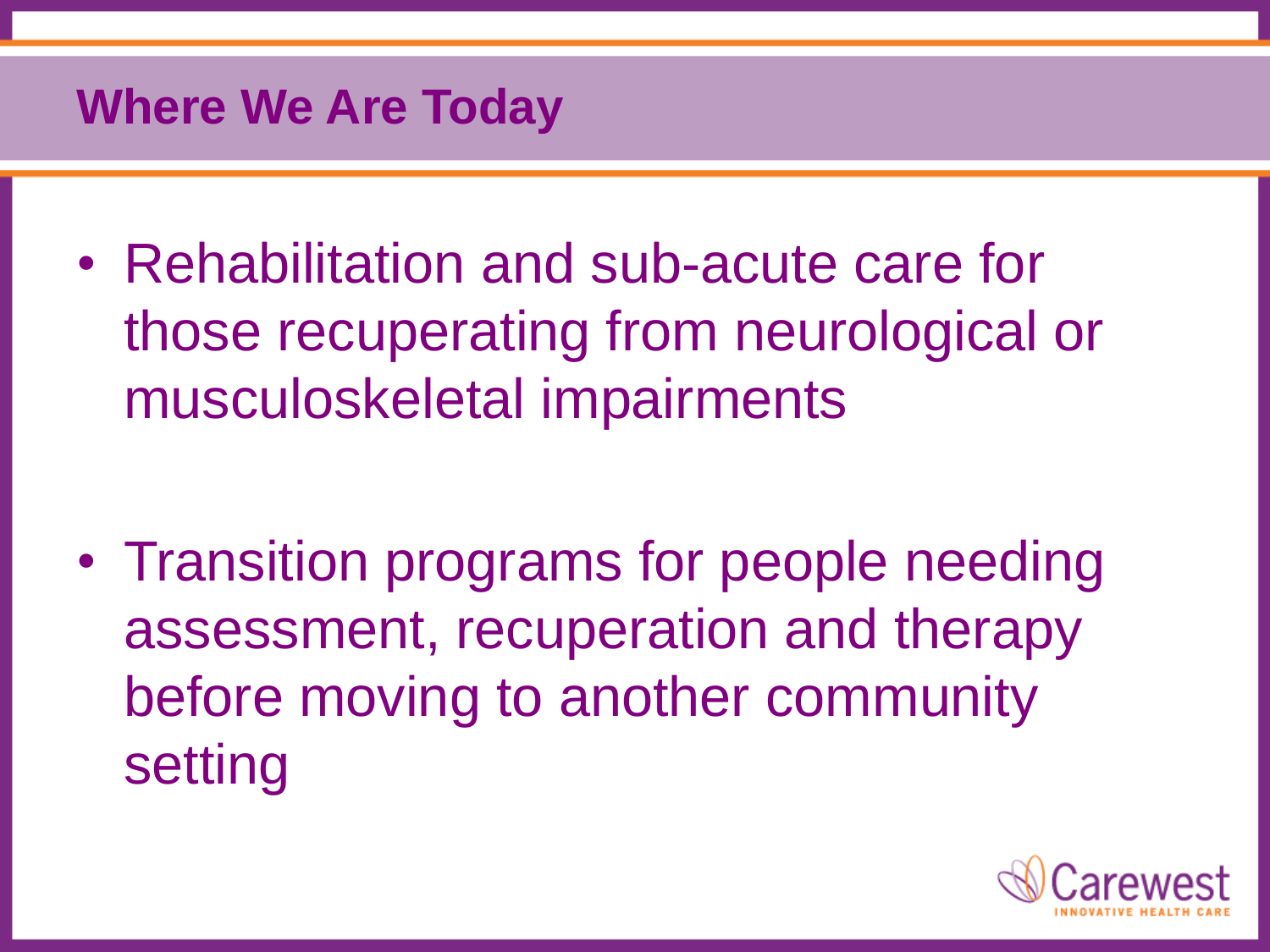#### **Where We Are Today**

• A Regional Seating Service for assessments and provision of special equipment for wheelchairs

• Respite services for home caregivers to have a rest, attend business or go on vacation

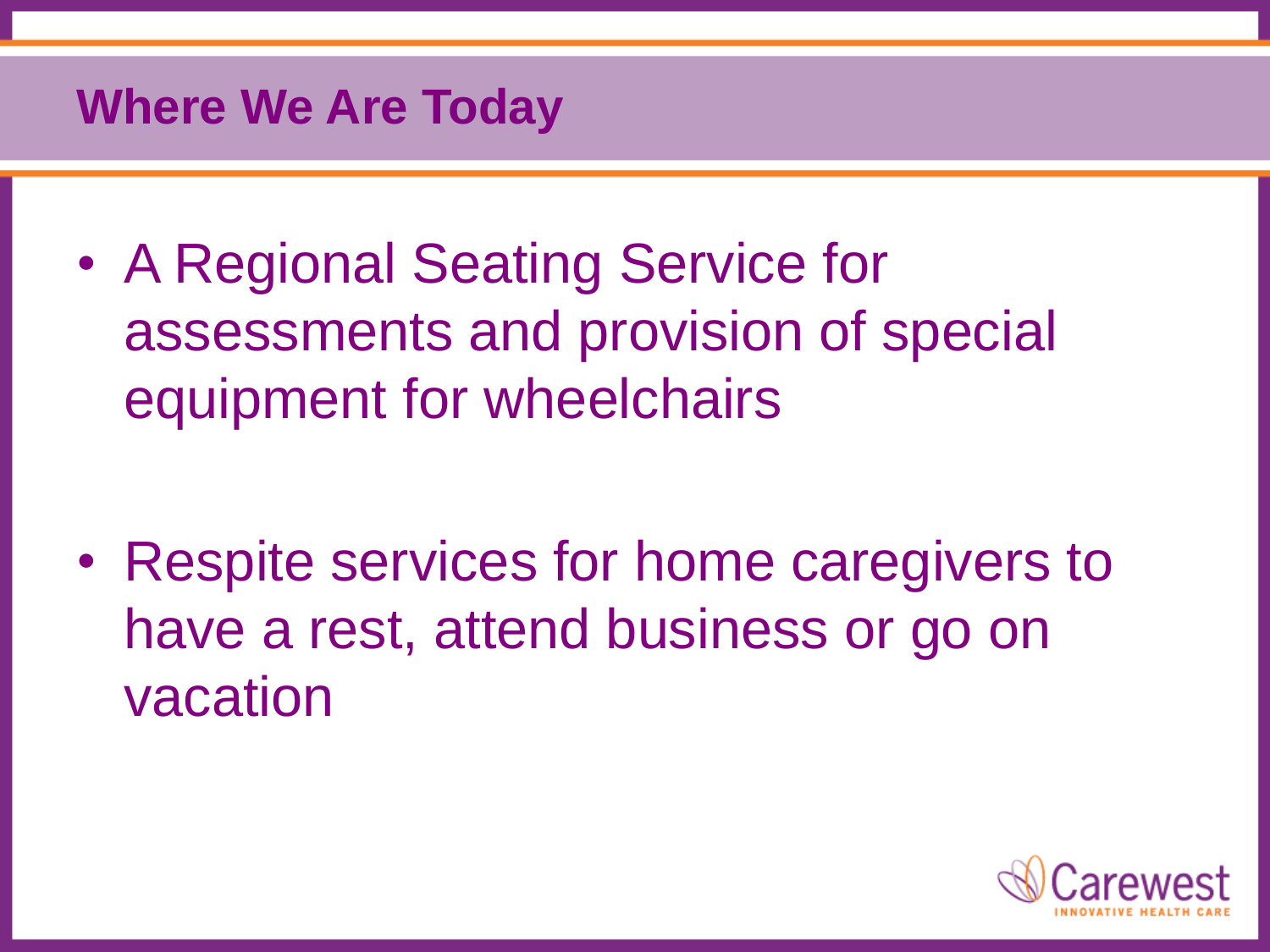## **Carewest's Pain and Palliative Team**

• Our role has evolved over the last few years and having experience in geriatrics and/or palliative care is vital

• Presently there are 3 pain and palliative nurse consultants that cover 8 Carewest locations

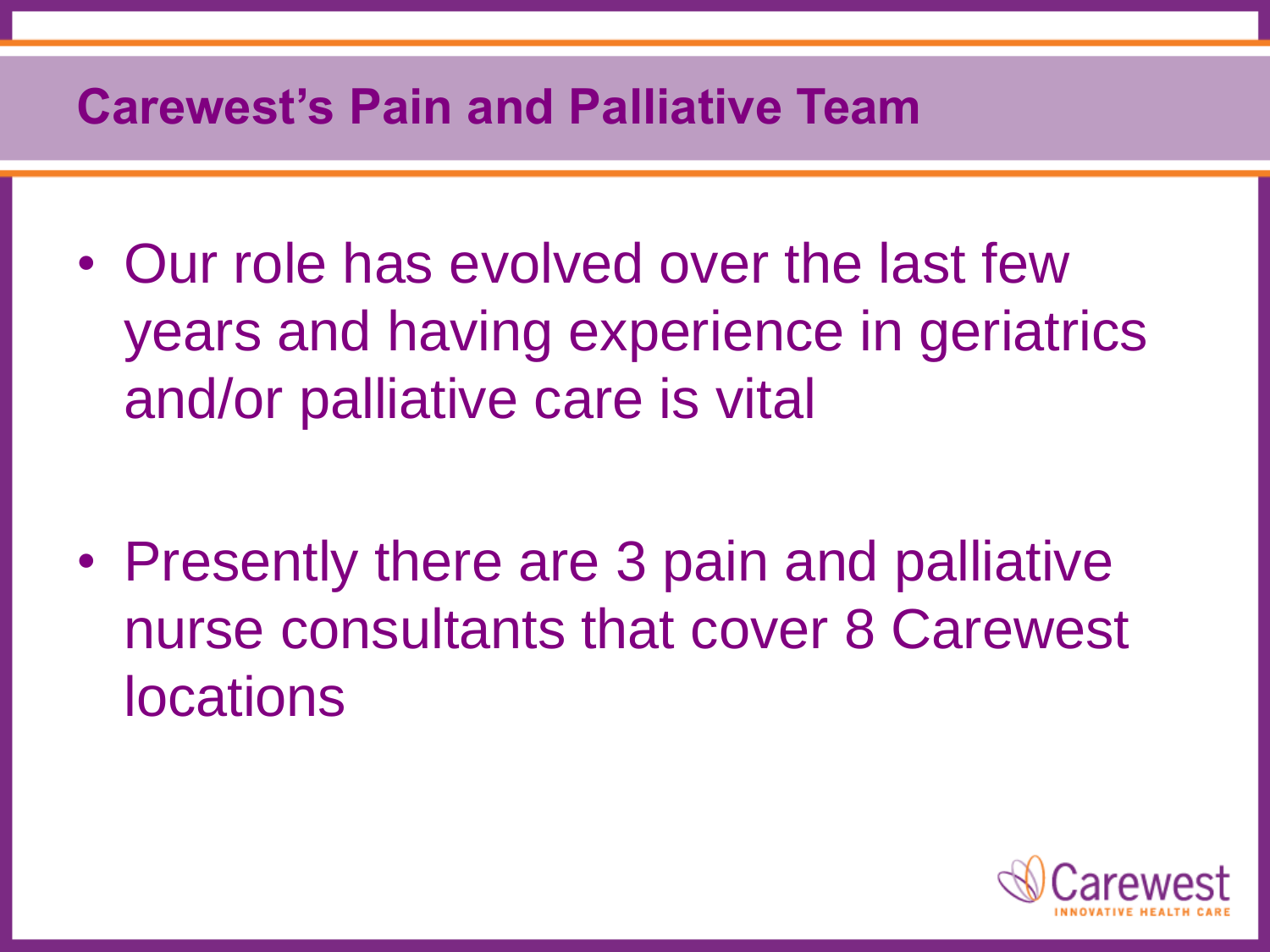### **Our Consult Service**

• Areas of focus can include pain/palliative issues, symptom management, psychosocial support, education regarding disease progression and end of life, Goals of Care, and referring to hospice if symptoms are unable to be controlled in the facility

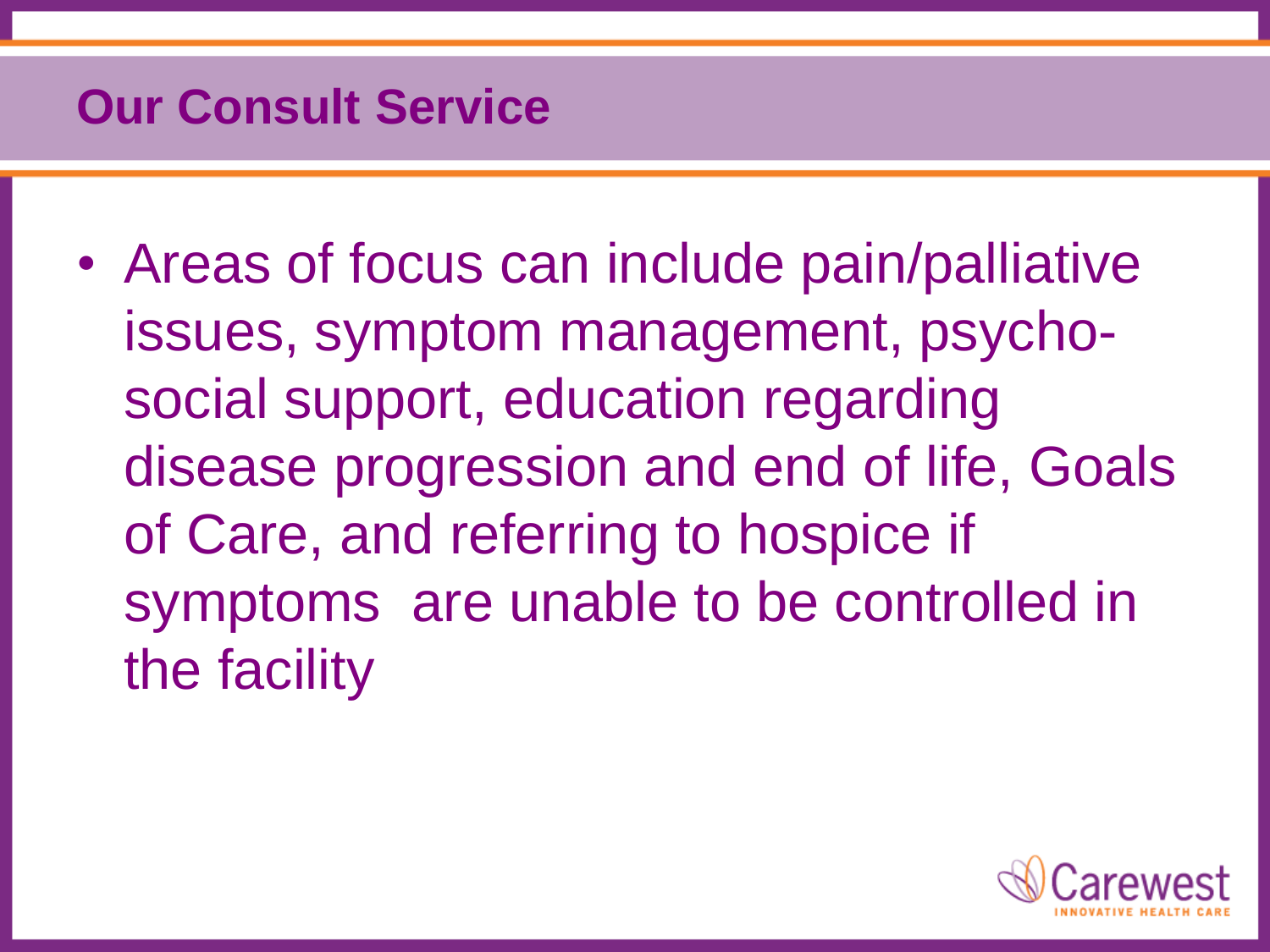### **Our Consult Service**

• Our palliative service works with the resident's entire team to manage complex pain/ palliative symptoms and issues related to any life limiting disease

• We also provide pain management support to 2 rehabilitation units

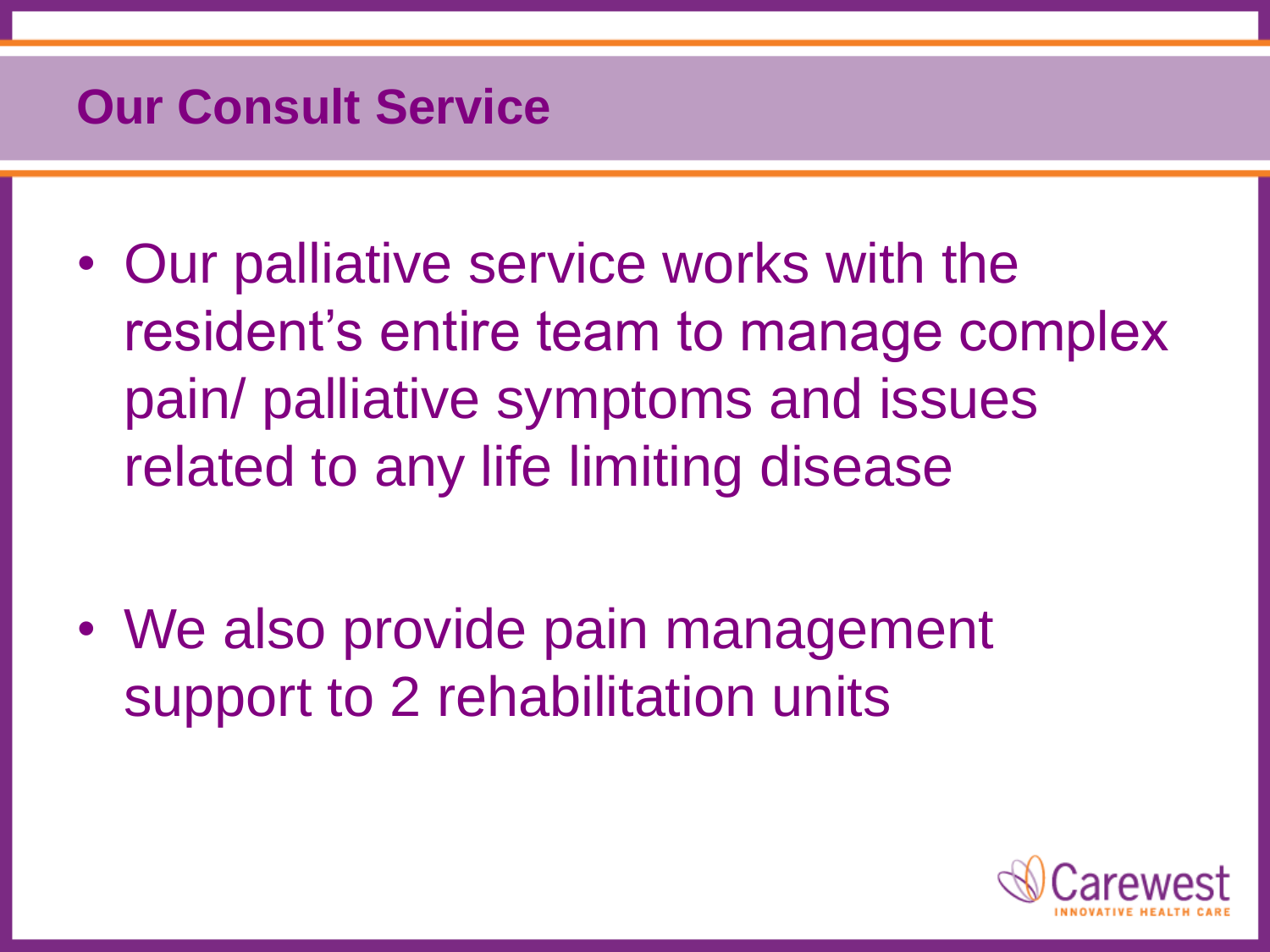## **Consult Service**

• We have access to the regional palliative program through AHS if we require help with complex pain management, or hospice admission

• We try to keep residents in place but on occasion a hospice admission is required

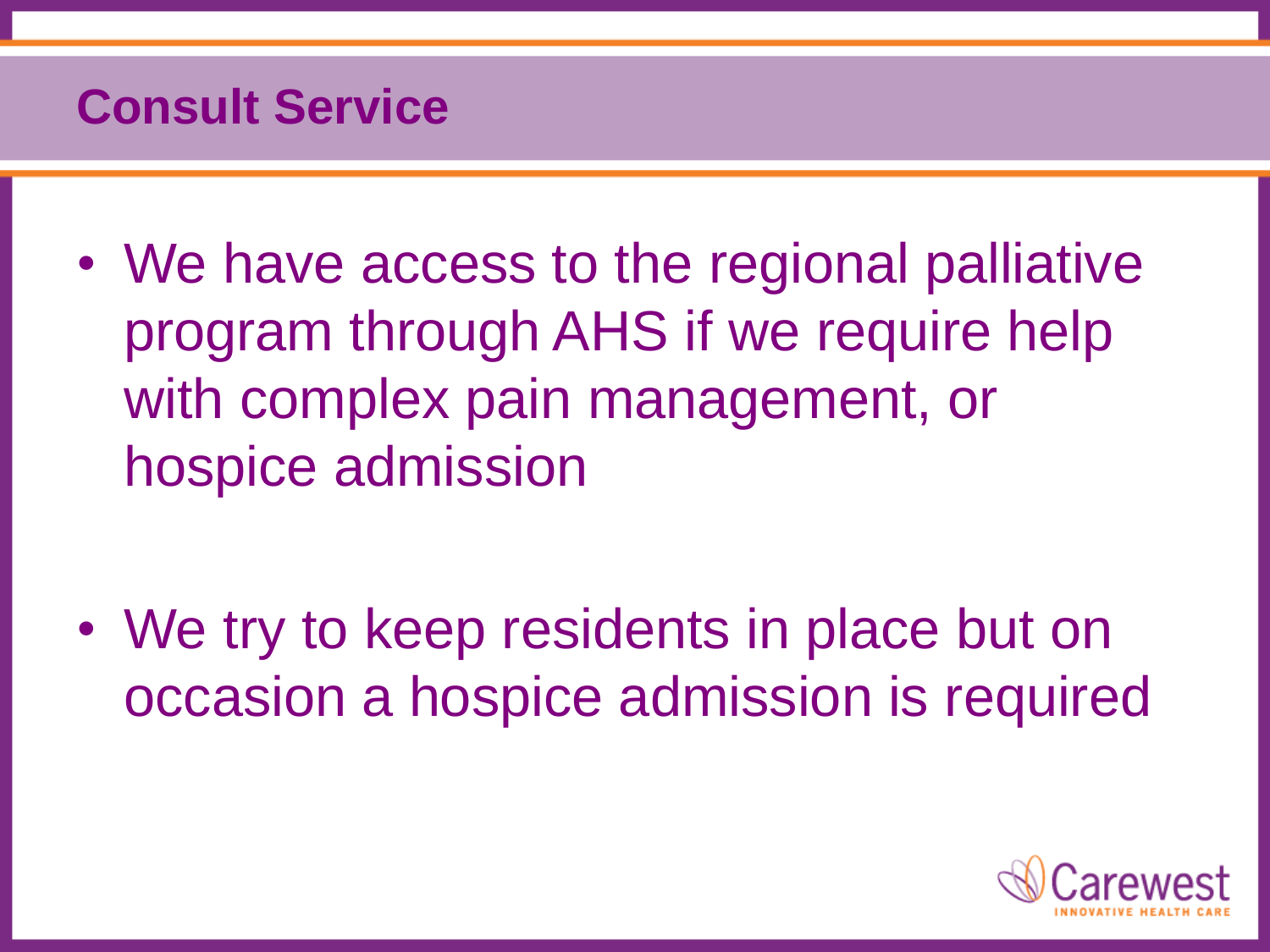| $\begin{picture}(20,20) \put(0,0){\line(1,0){10}} \put(15,0){\line(1,0){10}} \put(15,0){\line(1,0){10}} \put(15,0){\line(1,0){10}} \put(15,0){\line(1,0){10}} \put(15,0){\line(1,0){10}} \put(15,0){\line(1,0){10}} \put(15,0){\line(1,0){10}} \put(15,0){\line(1,0){10}} \put(15,0){\line(1,0){10}} \put(15,0){\line(1,0){10}} \put(15,0){\line(1$<br><b>FILE</b><br>HOME<br><b>INSERT</b> | DESIGN<br>PAGE LAYOUT<br><b>REFERENCES</b>                                                | MAILINGS                                                        | <b>REVIEW</b>   | VIEW                                                                                       | September 2018 stats.docx - Word |                                     |                  |                                                                          |                   |                                                                                                            |                  |                         | Sandra Cook Wright -                                    |
|---------------------------------------------------------------------------------------------------------------------------------------------------------------------------------------------------------------------------------------------------------------------------------------------------------------------------------------------------------------------------------------------|-------------------------------------------------------------------------------------------|-----------------------------------------------------------------|-----------------|--------------------------------------------------------------------------------------------|----------------------------------|-------------------------------------|------------------|--------------------------------------------------------------------------|-------------------|------------------------------------------------------------------------------------------------------------|------------------|-------------------------|---------------------------------------------------------|
| Cover Page -<br>Blank Page<br>Table<br>← Page Break<br>Tables<br>Pages                                                                                                                                                                                                                                                                                                                      | $\oplus$<br>Pictures Online Shapes SmartArt Chart Screenshot<br>Pictures<br>Illustrations | W<br>Store <sup></sup><br>My Apps - Wikipedia Online<br>Add-ins |                 | <b>卷</b> Hyperlink<br>بسسم<br>⊾⊕<br>Bookmark<br>Cross-reference<br>Video<br>Media<br>Links |                                  | Comment   Header Footer<br>Comments |                  | $A \equiv$<br>$\#$<br>Page<br>Text<br>Box -<br>Number<br>Header & Footer |                   | Quick Parts v & Signature Line v<br>4 WordArt v Bolde & Time<br><sup>A</sup> Drop Cap ▼ □ Object ▼<br>Text |                  |                         | $\pi$ Equation $\sim$<br>$\Omega$ Symbol $*$<br>Symbols |
|                                                                                                                                                                                                                                                                                                                                                                                             | <b>Indicators</b>                                                                         | Fanning<br>Centre                                               | George<br>Boyak | <b>Sarcee</b>                                                                              | Garrison<br>Green                | Royal<br>Park                       | Signal<br>Pointe | Colonel<br>Belcher                                                       |                   | Colonel<br>Belcher                                                                                         | Rouleau<br>Manor | <b>Total This Month</b> |                                                         |
|                                                                                                                                                                                                                                                                                                                                                                                             |                                                                                           |                                                                 |                 |                                                                                            |                                  |                                     |                  | 핑                                                                        | ia <mark>s</mark> | Total                                                                                                      |                  |                         |                                                         |
|                                                                                                                                                                                                                                                                                                                                                                                             | <b>Total Direct Hours</b><br>(Client Specific)                                            | 44                                                              | 26.25           | 10.25                                                                                      | $\overline{3.5}$                 | 5.75                                | 1.5              | 9.5                                                                      | 10.25             | 19.75                                                                                                      | 0                | 111                     |                                                         |
|                                                                                                                                                                                                                                                                                                                                                                                             | <b>TOTAL NUMBER OF VISITS</b>                                                             | 59                                                              | 51              | 21                                                                                         | 5                                | 14                                  | 3                | 10                                                                       | 8                 | 18                                                                                                         | 0                | 171                     |                                                         |
|                                                                                                                                                                                                                                                                                                                                                                                             | <b>Number of Clients at</b><br><b>Beginning of Month</b>                                  | 9                                                               | 12              | 9                                                                                          | 3                                | 10                                  | 3                | 8                                                                        | 5                 | 13                                                                                                         | 0                | 59                      |                                                         |
|                                                                                                                                                                                                                                                                                                                                                                                             | <b>Number of New Clients</b>                                                              | 6                                                               | $\overline{2}$  | 3                                                                                          | 1                                | 0                                   | 0                | $\mathbf{1}$                                                             | $\overline{2}$    | 3                                                                                                          | 0                | 15                      |                                                         |
|                                                                                                                                                                                                                                                                                                                                                                                             | <b>Number of Clients</b><br><b>Discharged/Deceased</b>                                    | 2/1                                                             | 1/2             | 2/2                                                                                        | 2/0                              | 0/1                                 | 0/0              | 0/0                                                                      | 0/0               | 0/0                                                                                                        | 0                | 7/6                     |                                                         |
|                                                                                                                                                                                                                                                                                                                                                                                             | <b>Number of Clients at End of</b><br>Month                                               | 12                                                              | 11              | 8                                                                                          | $\overline{2}$                   | 9                                   | 3                | 9                                                                        | $\overline{7}$    | 16                                                                                                         | 0                | 61                      |                                                         |
|                                                                                                                                                                                                                                                                                                                                                                                             |                                                                                           |                                                                 |                 |                                                                                            |                                  |                                     |                  |                                                                          |                   |                                                                                                            |                  |                         |                                                         |

**INNOVATIVE HEALTH CARE**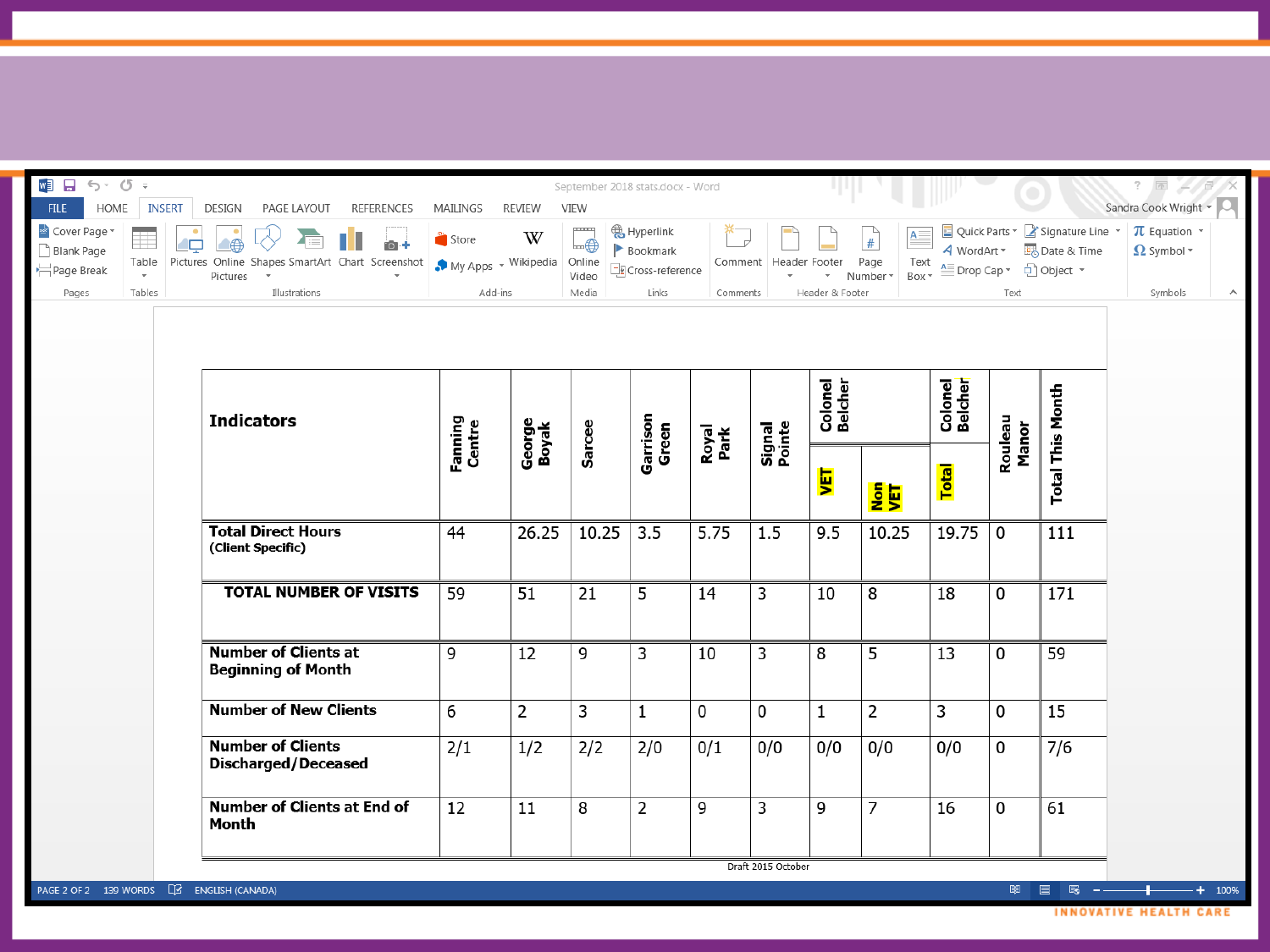# **Why Are We Consulted**

- Because Halley and I each have a rehab unit, we receive many requests for pain management
- Most patients have had fractures and are over 65. Pain and mobility are huge factors in their recovery
- Assessment of their pain is crucial to determine the optimum pain management

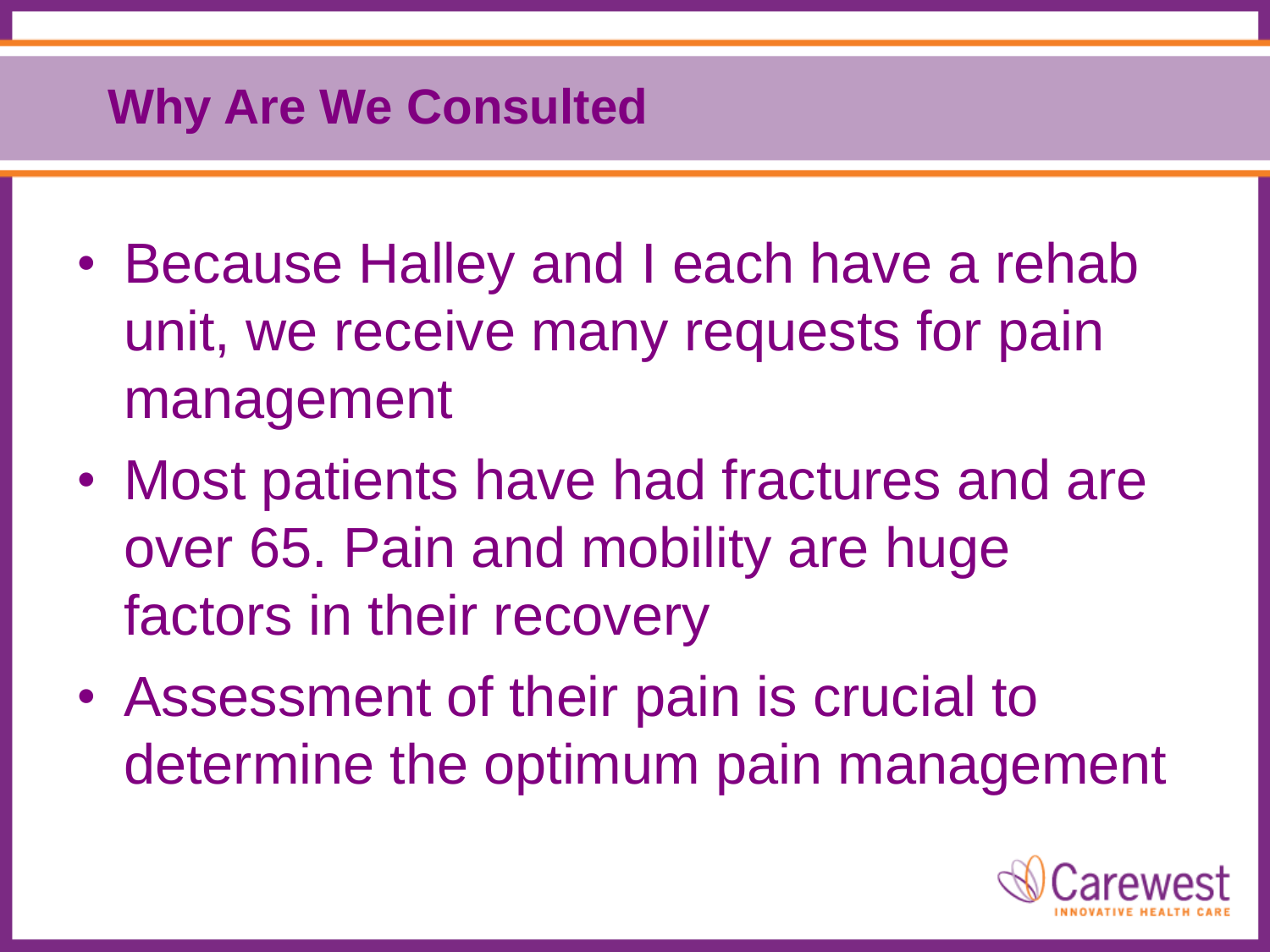# **Why Are We Consulted**

- Pain and symptom management
- End of life care
- End of life discussions
- Reassurance
- Discussion on Goals of Care
- Family support
- Grief and loss support
- Psychosocial support

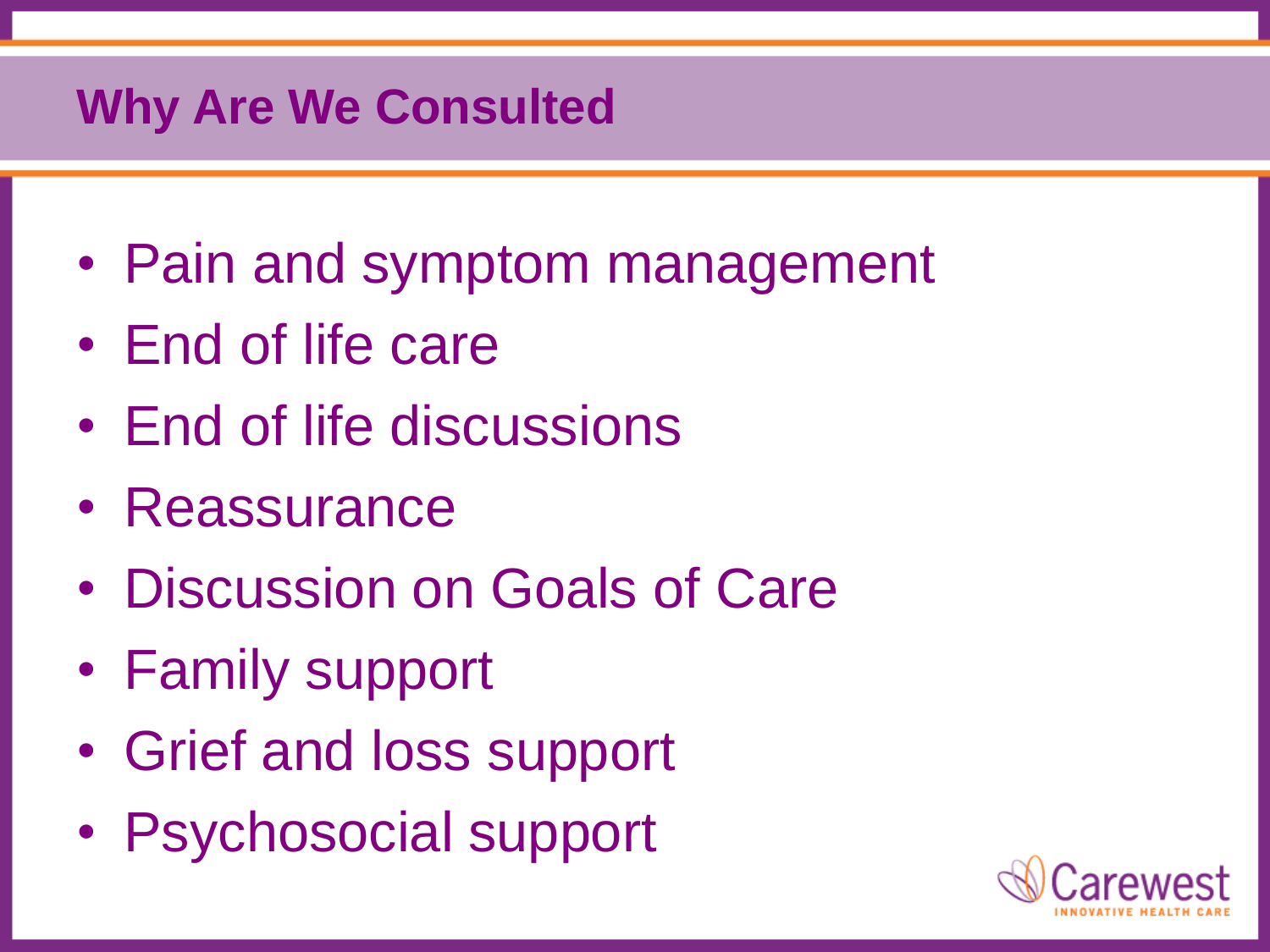## **Education**

• Education is an important component of our role

• This can occur as mini sessions, full day sessions, or one on one

• Topics vary according to the need of the unit, staff or family

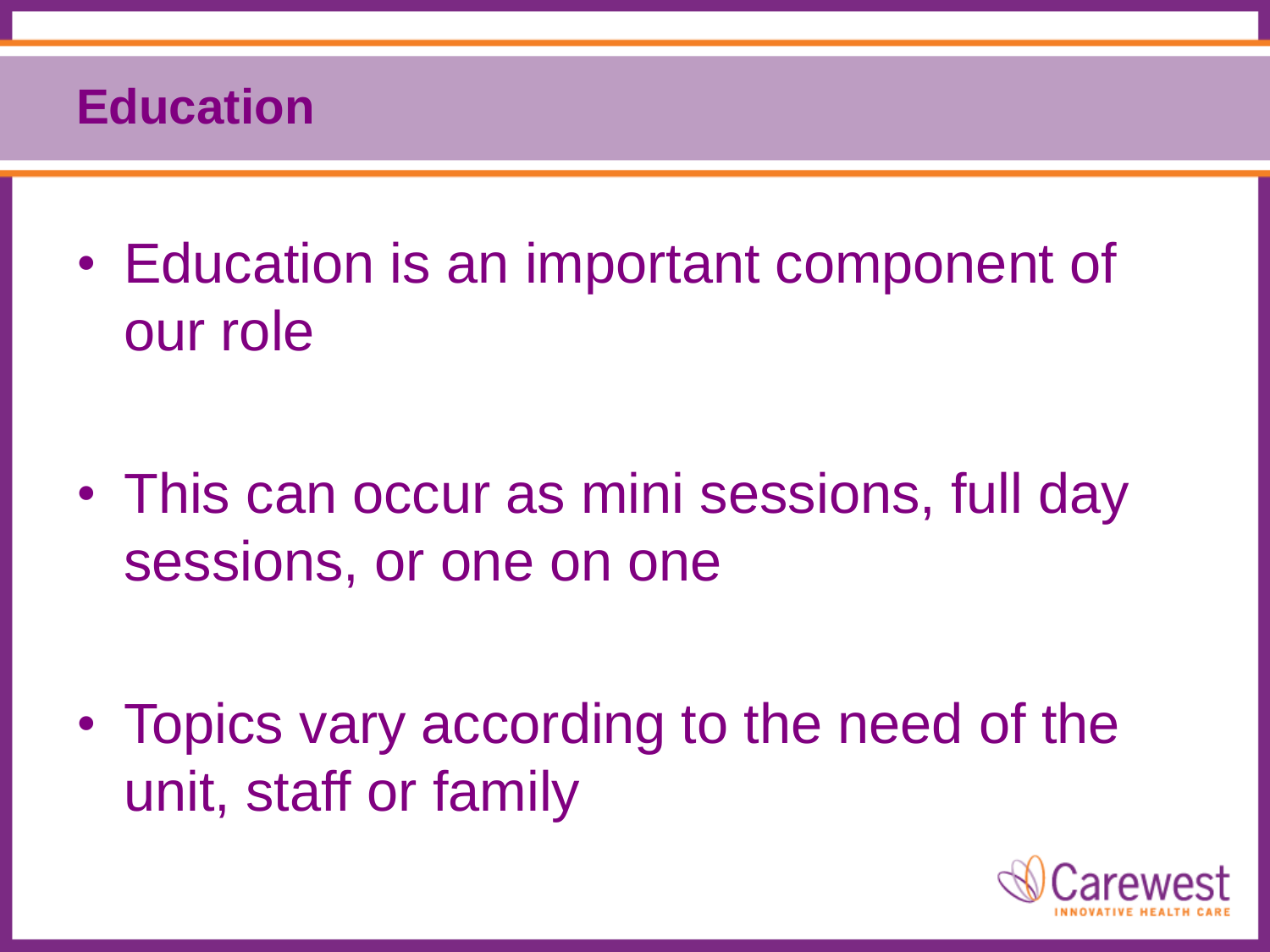# **Education**

- Many of the topics that we are consulted for, we have provided education on
- Pain assessment and management are topics we focus on the most
- It is very difficult to treat an elderly resident because of their multiple co-morbidities, dementia being one

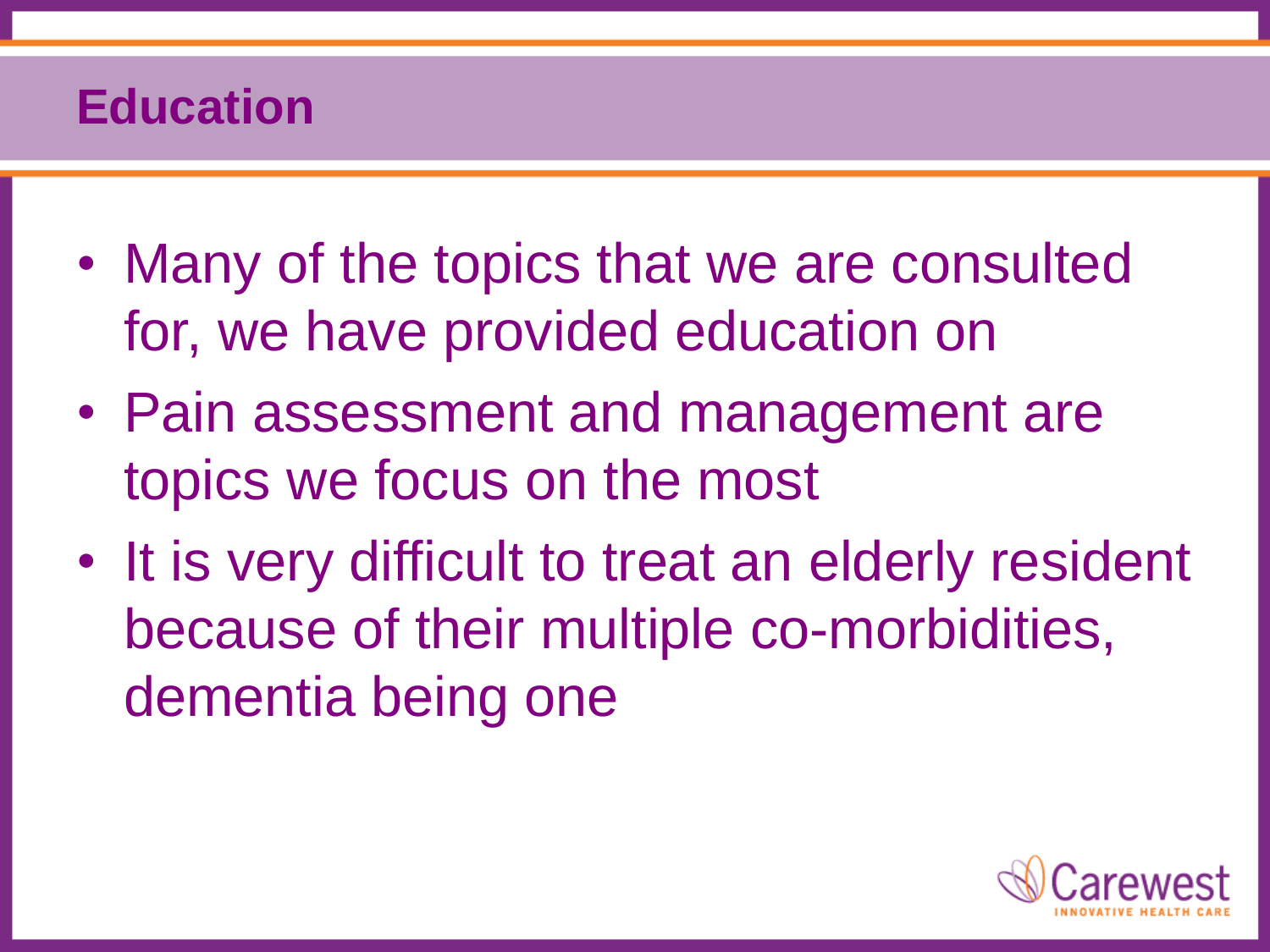# **Education Topics**

- What to expect at end of life
- Determining end of life
- Palliative care etiquette
- Understanding eating for comfort
- What is palliative care
- Managing dyspnea
- Dementia
- Caring communications

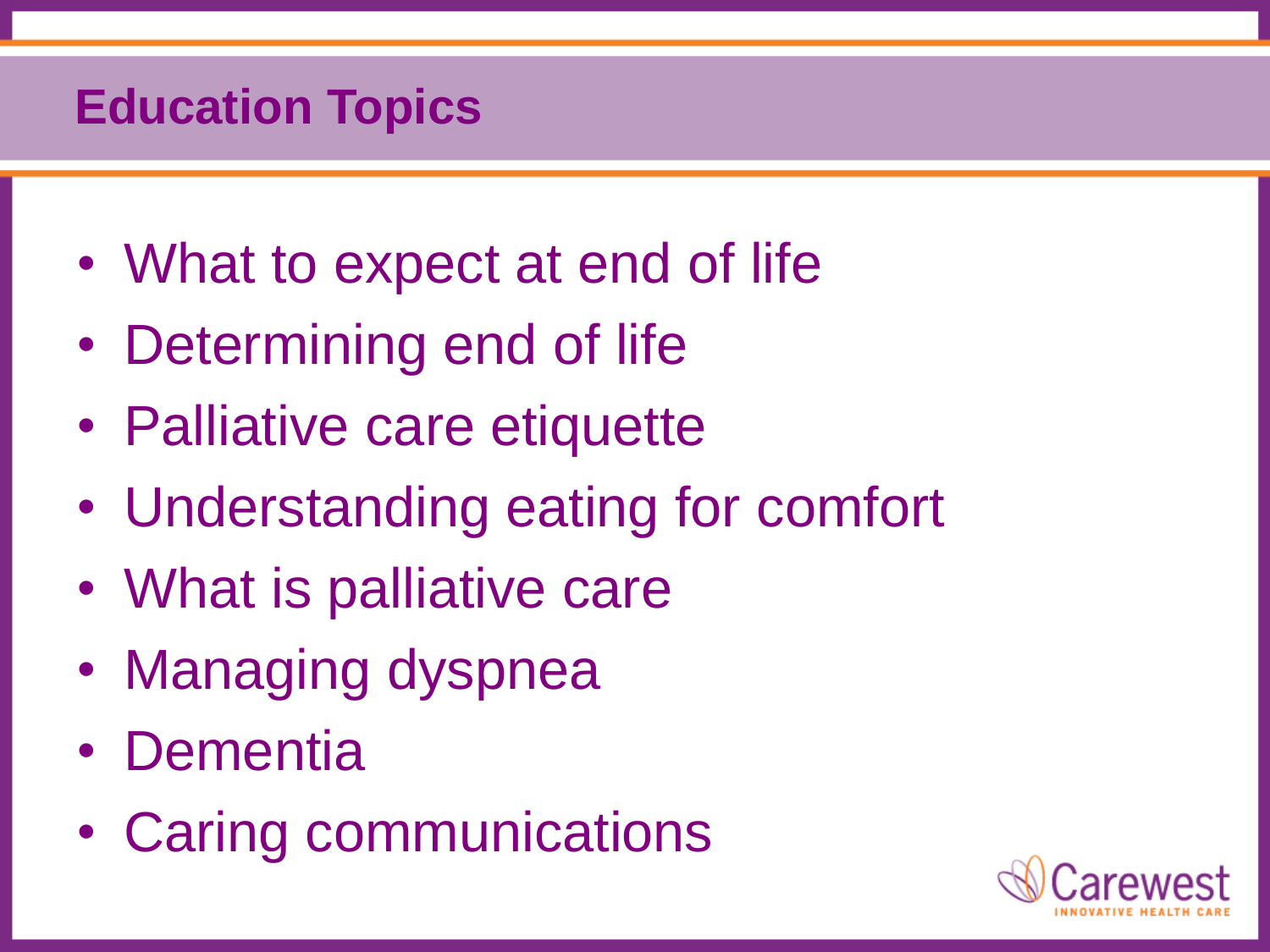## **Education Topics**

- Loss and grief
- Mouth care at end of life
- Critical thinking and when to call a physician
- What are goals of care
- Delirium and treatments
- Chronic pain

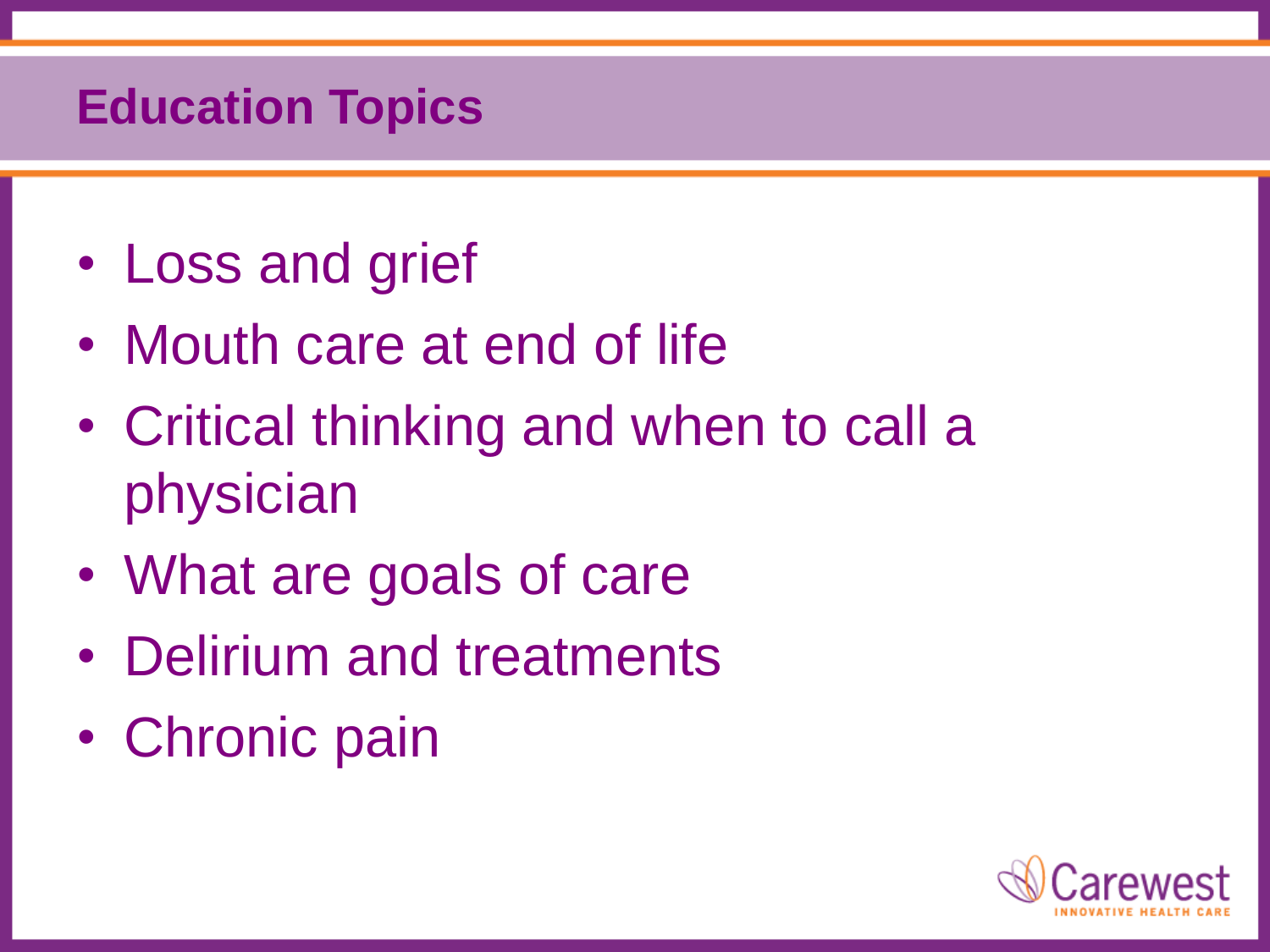## **Education**

- One area we felt required more education was the HCA's
- They are the staff that have intimate knowledge of their residents and usually the first to notice the small changes
- This intimate knowledge and changes occurring often goes unrecognized

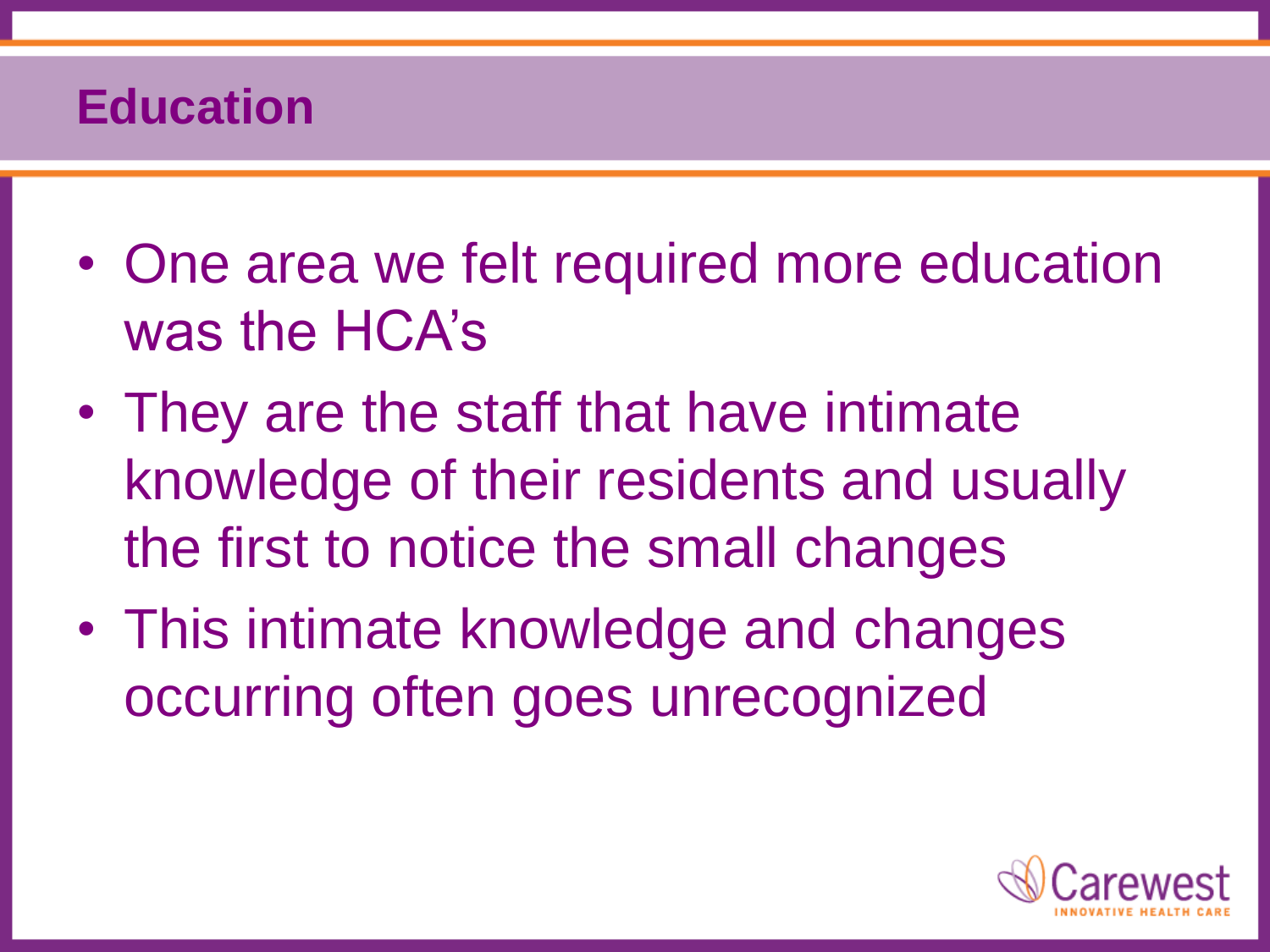## **HCA Education**

• We developed a full day session for our HCA's called

"Empowering Palliative Care HCA Champions in LTC"

• We felt that they could be a resource to their unit with palliative care issues

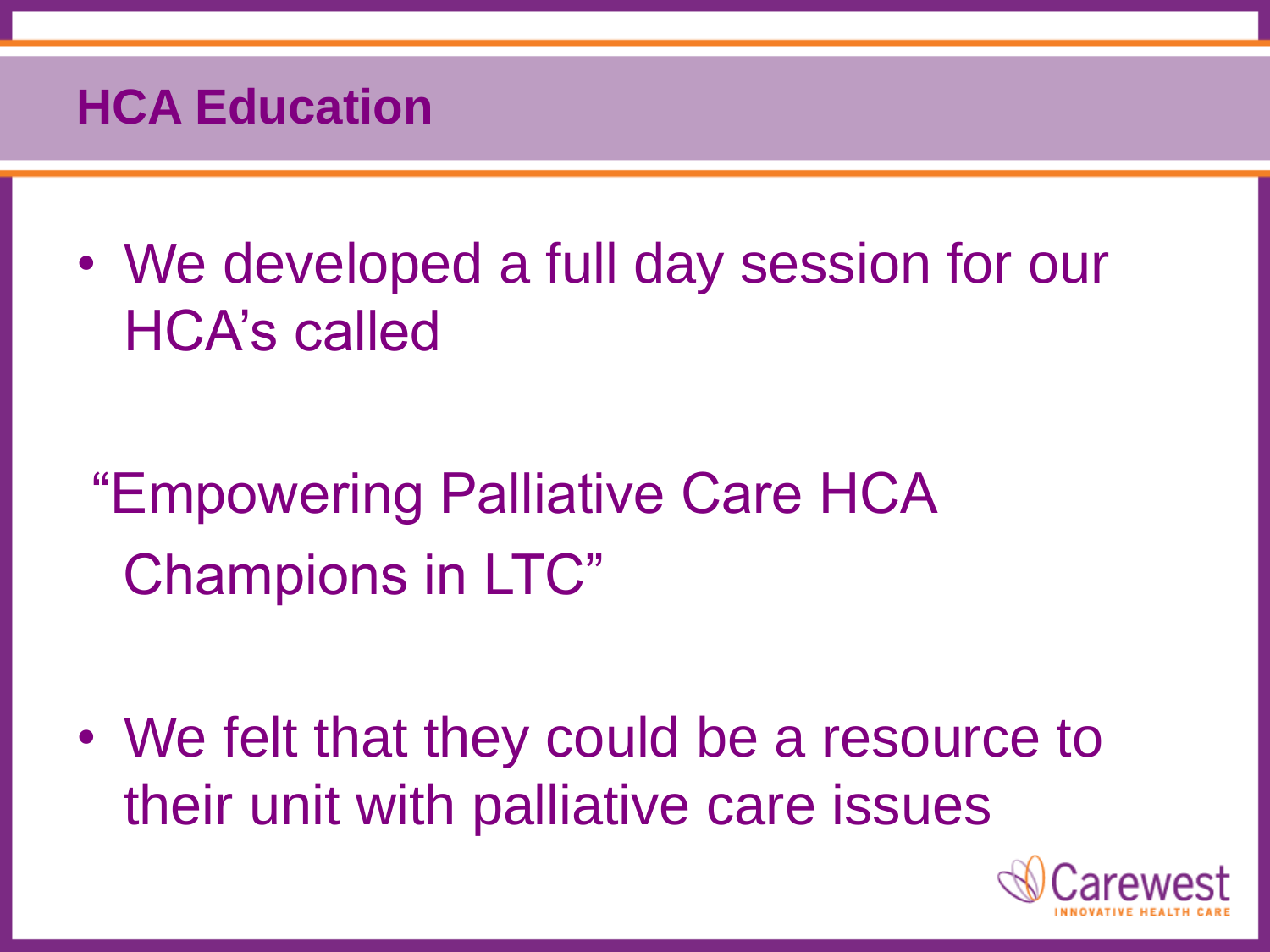## **HCA Education**

• Through out the day it was stressed their importance to the team

• We stressed communication tools and how to bring their concerns forward

• How to recognize changes towards end of life

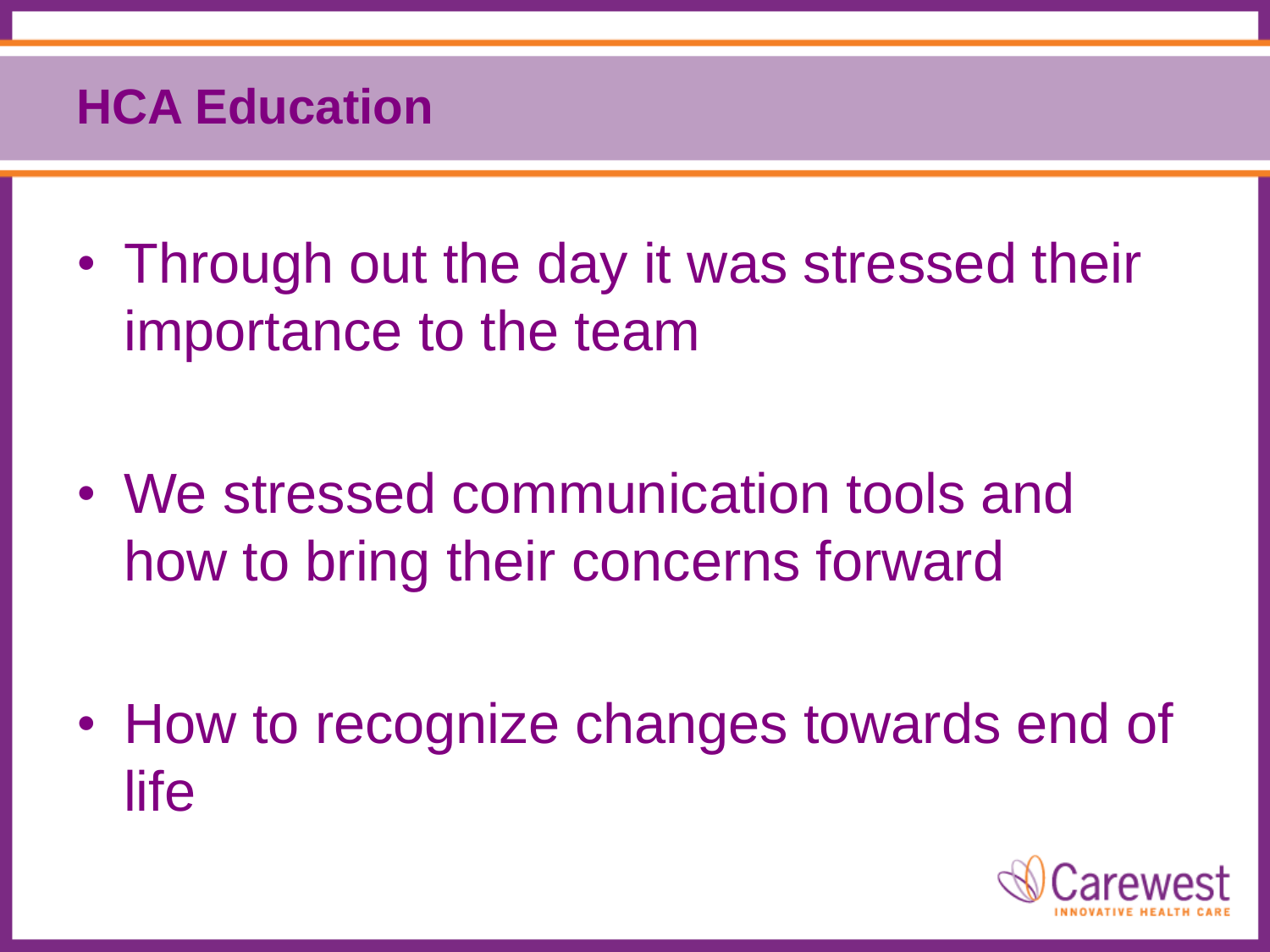# **RN, LPN Education**

- We conduct a full day education session for our RN and LPN, s twice a year
- During each session we stress the importance of HCA's and how they are under utilized for the intimiate knowledge of the resident
- These sessions allow staff to bring up issues that are occurring on their units

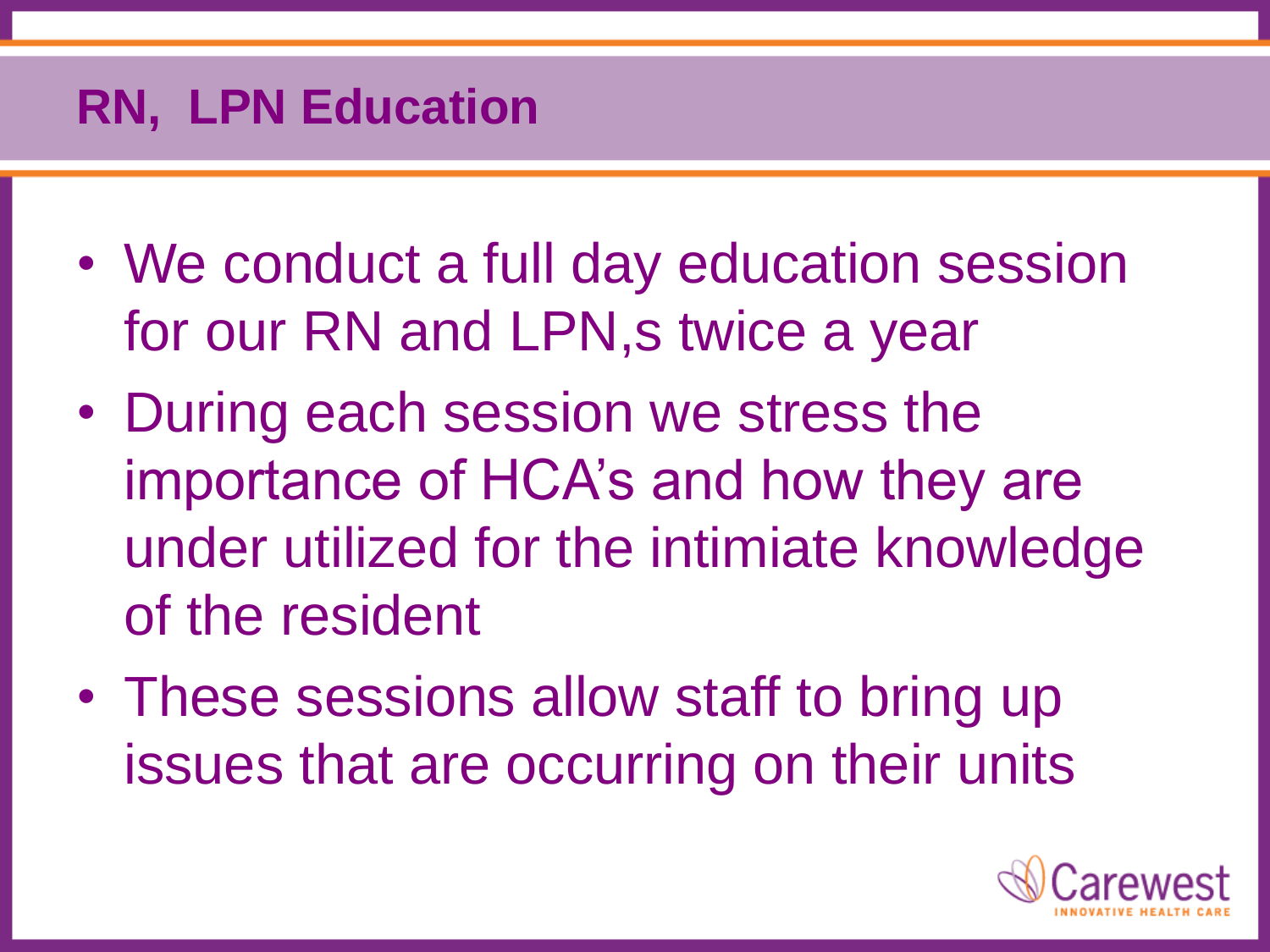#### **Resource Binder**

- There is a pain and palliative resource binder on each unit
- It has end of life packages, pamphlets, list of funeral homes etc.
- The units should also have extra end of packages to give to families
- Our group tries to keep these binders updated

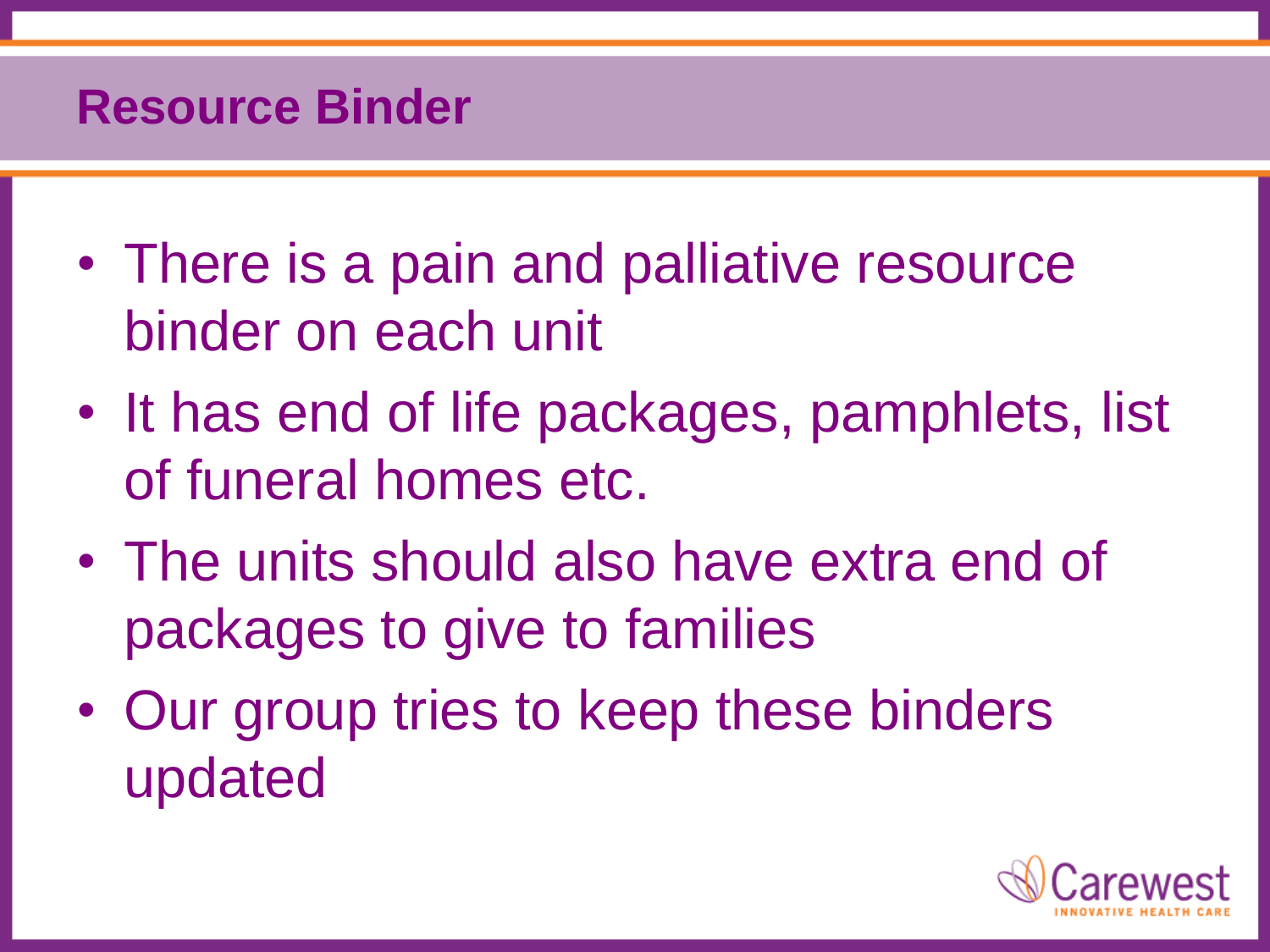# **Orientation**

- Our general orientation for new staff is held monthly
- Halley introduces our pain assessment flow sheets
- She also discusses the role and purpoce of our consult team

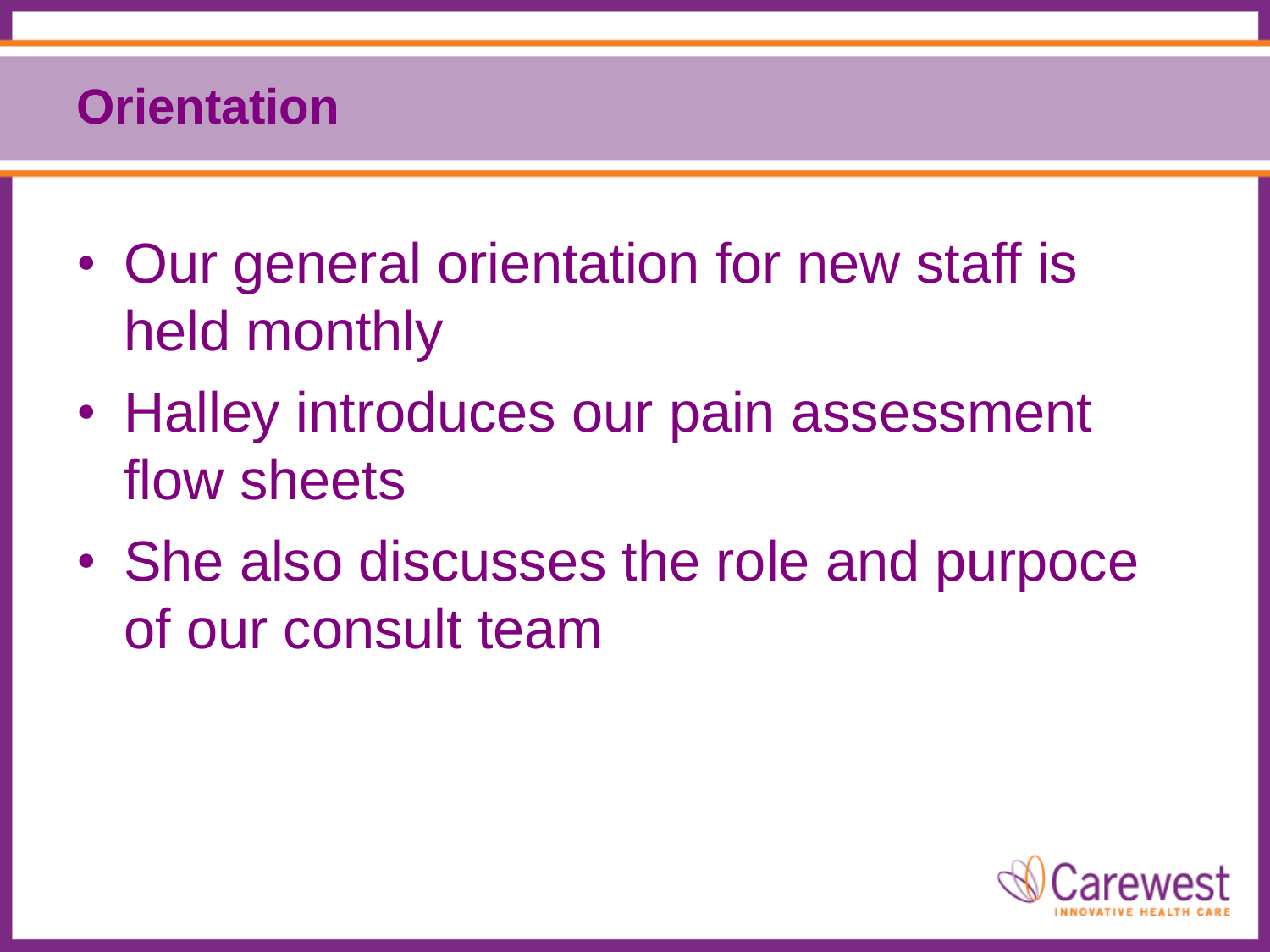## **Benefits**

- Consults and follow up are completed in a timely manner
- We get to know the staff at each of our sites
- We can determine where special education is required
- Staff feel very comfortable asking our advice prior to calling a physician.

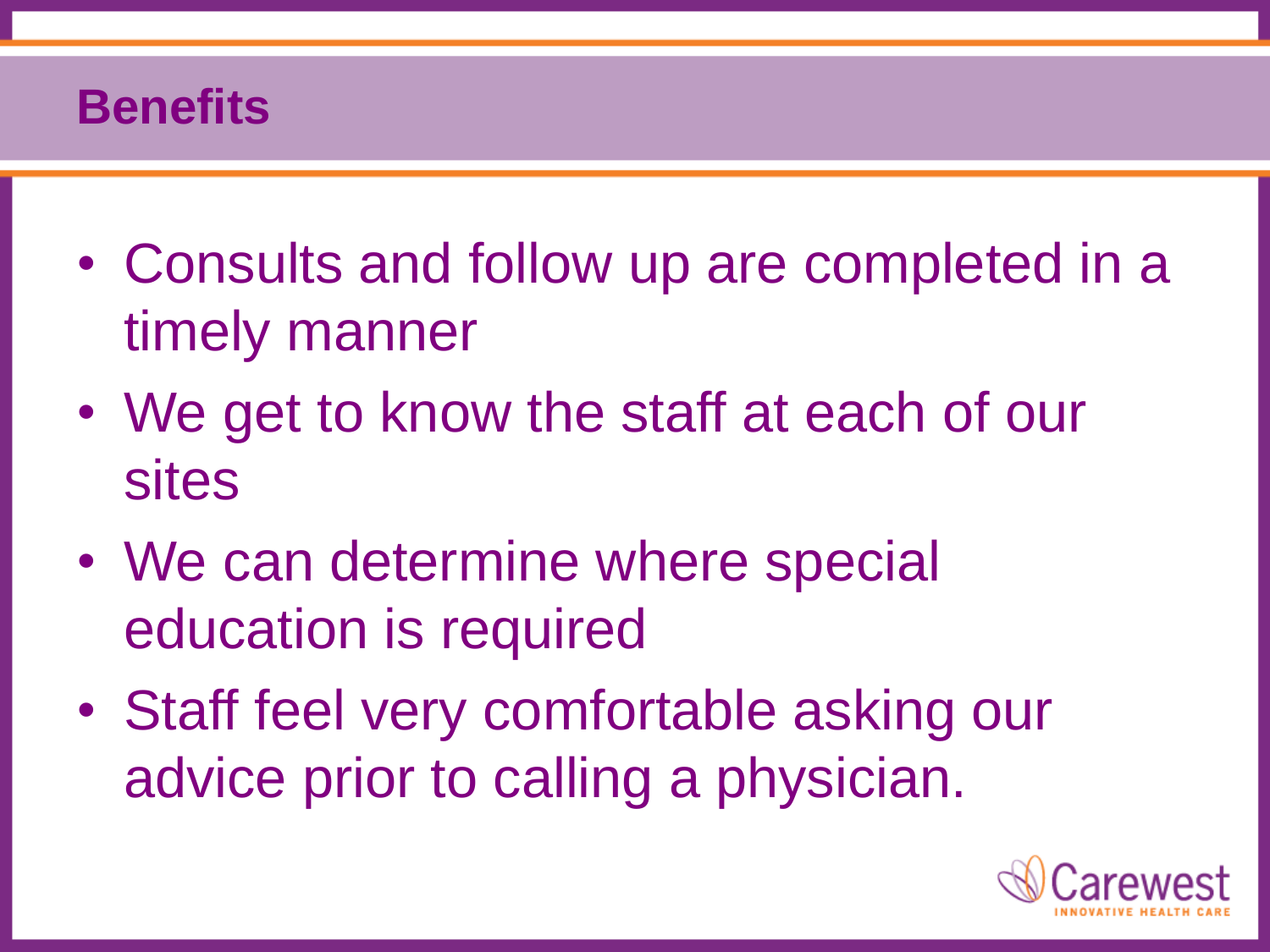## **Benefits**

- We can provide staff support to the unit after a difficult loss or coping with a difficult family
- Provide support so the patient can remain in the facility instead of being transferred out
- MAiD can cause stress amongst the staff and we can offer support

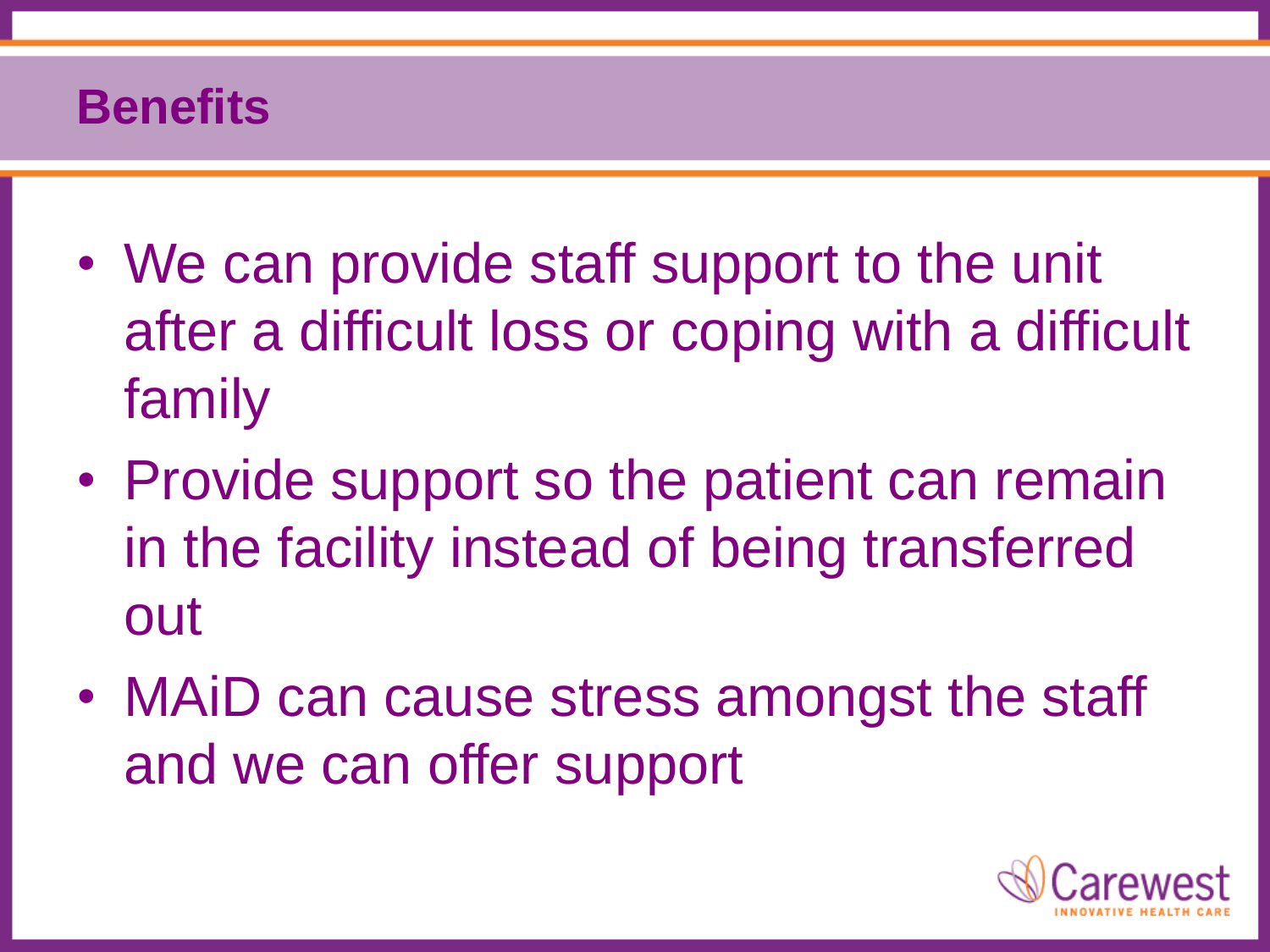## **QI PAIN-AD Project**

- First floor of the Colonel Belcher conducted a 14 week pilot project of the PAIN-AD tool, a pain identification tool specially designed to help identify and monitor pain in the residents living with dementia
- Data showed that the staff felt the tool allowed them to connect better with the residents, as well as communicate more effectively with members of the health team